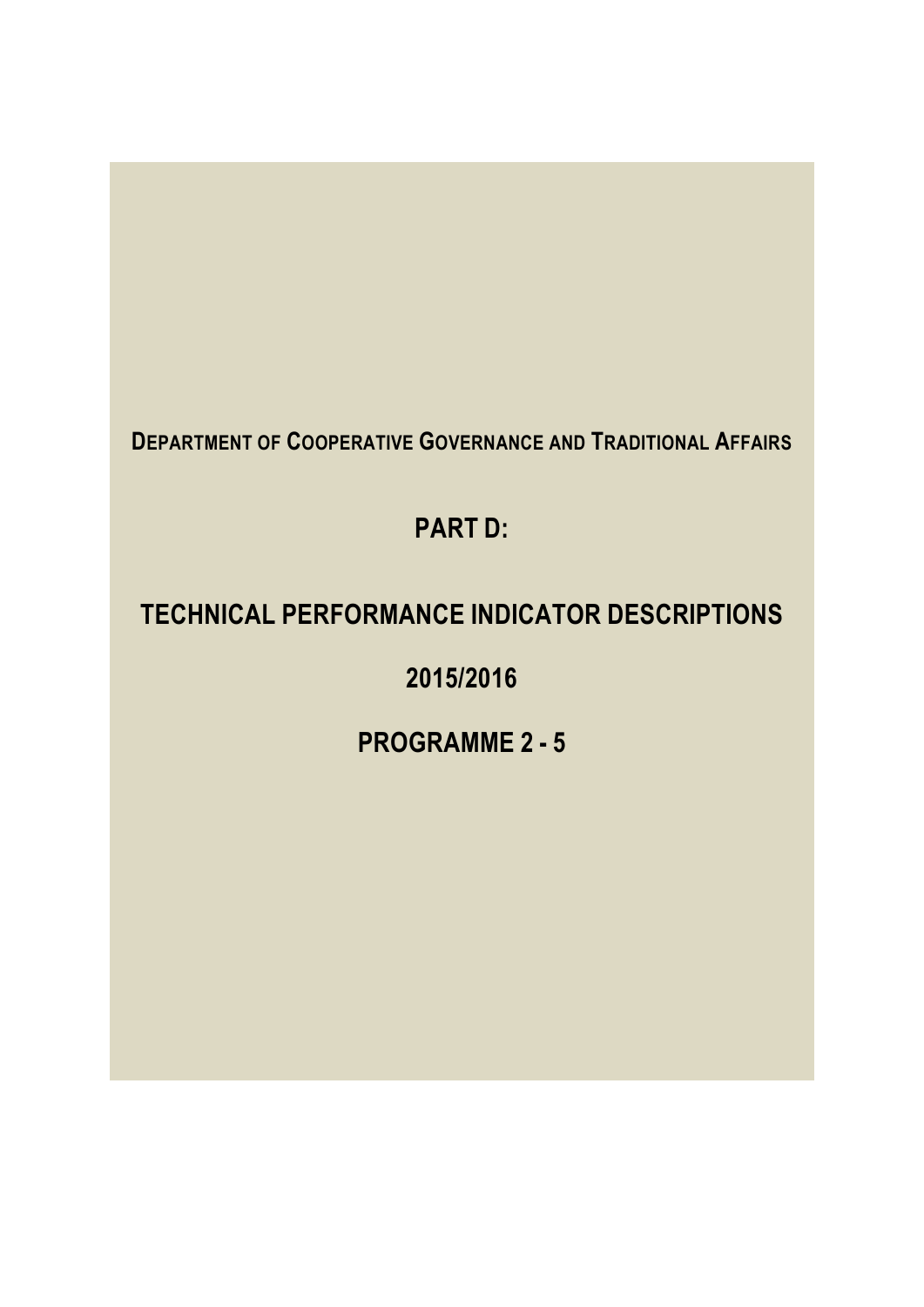# **PROGRAMME 2**

# *SUB-PROGRAMME: MUNICIPAL ADMINISTRATION*

| <b>Indicator title</b>             | No. of municipalities assisted and supported towards customizing and/or adopting standardized<br>municipal by-laws                                                                                                                                                                                            |
|------------------------------------|---------------------------------------------------------------------------------------------------------------------------------------------------------------------------------------------------------------------------------------------------------------------------------------------------------------|
| <b>Short definition</b>            | To assist municipalities towards customizing and/or adopting municipal by-laws as required in terms of sec 12<br>and 13 of Municipal Systems Act.                                                                                                                                                             |
| Purpose/importance                 | This indicators measures the extent to which the Department assists and support municipalities towards<br>customizing and/or adopting standardized municipal by-laws towards complying with Sections 12 and 13 of the<br><b>Municipal Systems Act</b>                                                         |
| Source/collection of<br>data       | Publication of by-laws in provincial gazette by municipalities. Attendance registers and minutes reflecting<br>meetings held with municipalities towards rendering assistance and/or support and/or signed reports submitted<br>to the HoD on the status of support and assistance rendered to municipalities |
| Method of                          | Quantitative                                                                                                                                                                                                                                                                                                  |
| calculation                        |                                                                                                                                                                                                                                                                                                               |
| <b>Data limitations</b>            | Non-adoption of municipal by-laws by Municipal Councils / Lack of cooperation from municipalities to commence<br>with process of customization / adoption of by-laws                                                                                                                                          |
| Type of indicator                  | Output Indicator                                                                                                                                                                                                                                                                                              |
| <b>Calculation type</b>            | Cumulative                                                                                                                                                                                                                                                                                                    |
| <b>Reporting cycle</b>             | Quarterly                                                                                                                                                                                                                                                                                                     |
| New indicator                      | No.                                                                                                                                                                                                                                                                                                           |
| <b>Desired</b><br>performance      | All municipalities customize and adopt Municipal By-Laws as required in terms of Sections 12 and 13 of the<br><b>Municipal Systems Act</b>                                                                                                                                                                    |
| <b>Indicator</b><br>responsibility | Municipal Administration (Legal services and Municipal Policy and Advice Directorate)                                                                                                                                                                                                                         |

| Indicator title         | No. of municipalities supported on the implementation of municipal by-laws.                                    |
|-------------------------|----------------------------------------------------------------------------------------------------------------|
| <b>Short definition</b> | To support municipalities on the implementation of municipal by-laws through the development of a guide        |
| Purpose/importance      | Support provided to municipalities to develop and implement strategies and plans aimed at eliminating          |
|                         | incidences of unethical conduct in terms of the Anti-corruption Strategy through facilitation of workshops /   |
|                         | training / awareness campaign                                                                                  |
| Source/collection of    | Invitations / agendas / minutes / attendance registers of workshops / meetings held with municipalities on the |
| data                    | development and/or implementation of a guide informing the implementation of municipal by-laws                 |
| Method of               | Quantitative                                                                                                   |
| calculation             |                                                                                                                |
| <b>Data limitations</b> | Lack of participation by municipalities during the development phase                                           |
| Type of indicator       | Output Indicator                                                                                               |
| <b>Calculation type</b> | Non-cumulative                                                                                                 |
| <b>Reporting cycle</b>  | Annually                                                                                                       |
| <b>New indicator</b>    | New                                                                                                            |
| <b>Desired</b>          | All municipalities implement by-laws once adopted by Municipal Councils                                        |
| performance             |                                                                                                                |
| Indicator               | Municipal Administration (Legal services and Municipal Policy and Advice Directorate)                          |
| responsibility          |                                                                                                                |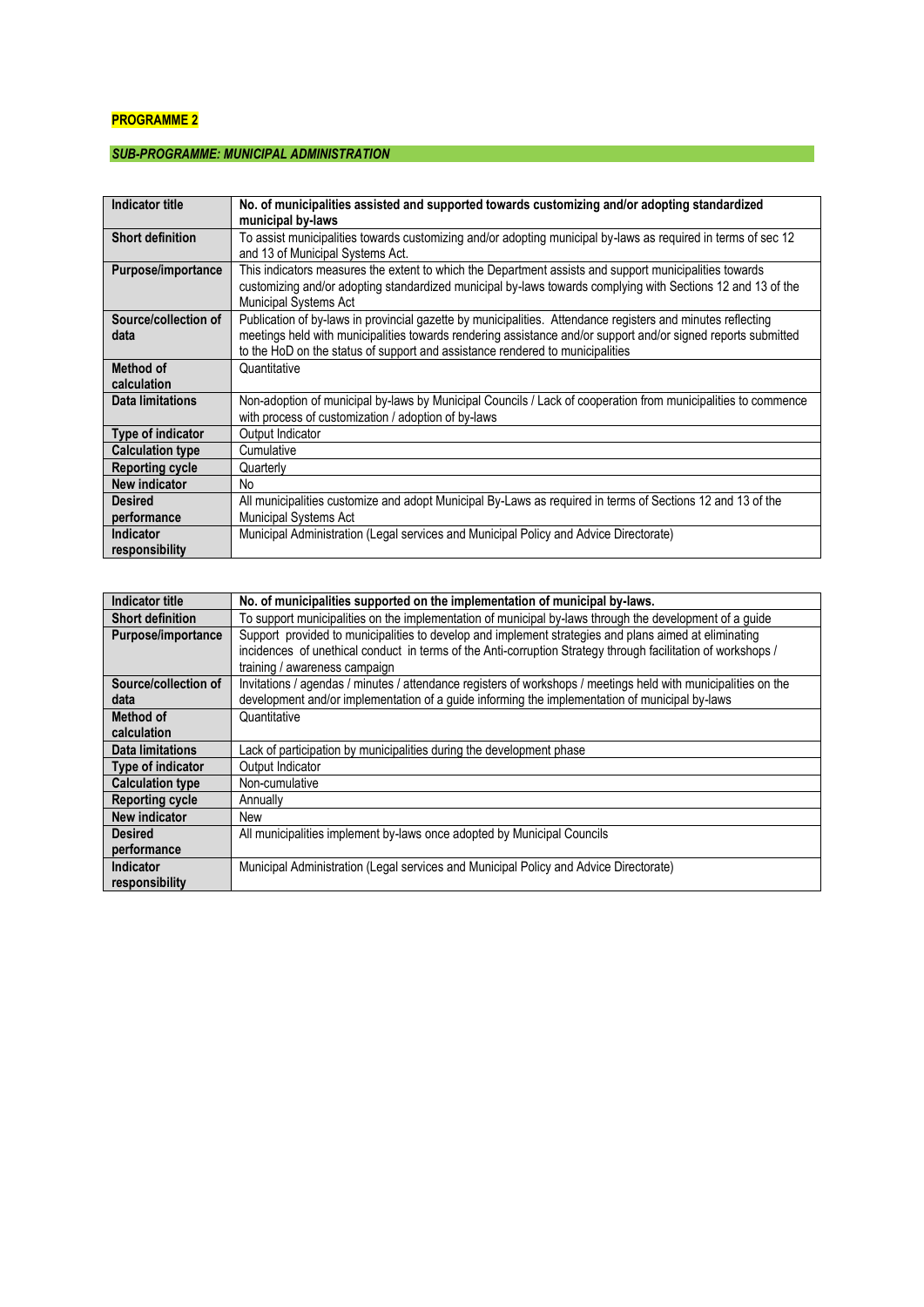| <b>Indicator title</b>  | No. of municipalities supported on the development of standardised financial and non-financial policies                                                                                                                                                          |
|-------------------------|------------------------------------------------------------------------------------------------------------------------------------------------------------------------------------------------------------------------------------------------------------------|
| <b>Short definition</b> | To support municipalities in developing policies.                                                                                                                                                                                                                |
| Purpose/importance      | This indicators measures the extent to which the Department assist and/or support municipalities towards improving<br>services through the development and implementation of financial and non - financial policies.                                             |
| Source/collection of    | Set of standardized policies developed by the Department and proof of communicating such to municipalities. Minutes                                                                                                                                              |
| data                    | and attendance registers of meetings held with municipalities towards assisting and supporting them in this regard                                                                                                                                               |
| Method of               | Quantitative                                                                                                                                                                                                                                                     |
| calculation             |                                                                                                                                                                                                                                                                  |
| Data limitations        | Non-availability of municipalities towards enabling the Department to meet with them/lack of response from<br>municipalities to indicate status on adoption of policies / lack of inputs received from municipalities on development of<br>standardized policies |
| Type of indicator       | Output Indicator                                                                                                                                                                                                                                                 |
| <b>Calculation type</b> | Non-cumulative                                                                                                                                                                                                                                                   |
| <b>Reporting cycle</b>  | Annually                                                                                                                                                                                                                                                         |
| New indicator           | Yes                                                                                                                                                                                                                                                              |
| <b>Desired</b>          | All municipalities adopt policies towards improving municipal performance                                                                                                                                                                                        |
| performance             |                                                                                                                                                                                                                                                                  |
| <b>Indicator</b>        | Municipal Administration (Legal services and Municipal Policy and Advice Directorate)                                                                                                                                                                            |
| responsibility          |                                                                                                                                                                                                                                                                  |

#### *DIRECTORATE: MUNICIPAL ADMINISTRATION SUB-PROGRAMME: MUNICIPAL PERFORMANCE MONITORING, REPORTING AND EVALUATION*

| <b>Indicator title</b>       | No. of municipalities supported to comply with MSA Regulations (in relation to the filing of their top 4              |
|------------------------------|-----------------------------------------------------------------------------------------------------------------------|
|                              | posts)                                                                                                                |
| <b>Short definition</b>      | Support municipalities to comply with the MSA Regulations dealing with the appointment of and conditions of           |
|                              | employment for senior managers.                                                                                       |
| Purpose/importance           | This indicator measures the extent to which municipalities comply with the MSA Regulations when filling vacant        |
|                              | senior management posts with competent and suitably qualified senior managers, which will in turn result in           |
|                              | municipalities creating institutional stability, applying effective recruitment processes and practices and           |
|                              | professionalizing local government.                                                                                   |
| Source/collection of         | Departmental (signed-off) report dealing with the extent to which municipalities comply with the MSA Regulations      |
| data                         | when filling vacant senior management posts.                                                                          |
|                              |                                                                                                                       |
|                              | Municipal (signed-off) reports on the extent to which senior management posts are filled within the provisions of the |
|                              | <b>MSA Requlations.</b>                                                                                               |
| <b>Method of calculation</b> | Quantitative                                                                                                          |
| <b>Data limitations</b>      | Non-submission of reports by municipalities; non-compliance with provisions of MSA during the appointment of          |
|                              | Senior Managers                                                                                                       |
| Type of indicator            | Output                                                                                                                |
| <b>Calculation type</b>      | Non-cumulative                                                                                                        |
| <b>Reporting cycle</b>       | Quarterly                                                                                                             |
| <b>New indicator</b>         | No                                                                                                                    |
| <b>Desired performance</b>   | All municipalities appoint and fill senior manager posts with competent and suitable quality senior managers in       |
|                              | compliance with the MSA and Regulations                                                                               |
| Indicator                    | Municipal Administration - Monitoring and evaluation                                                                  |
| responsibility               |                                                                                                                       |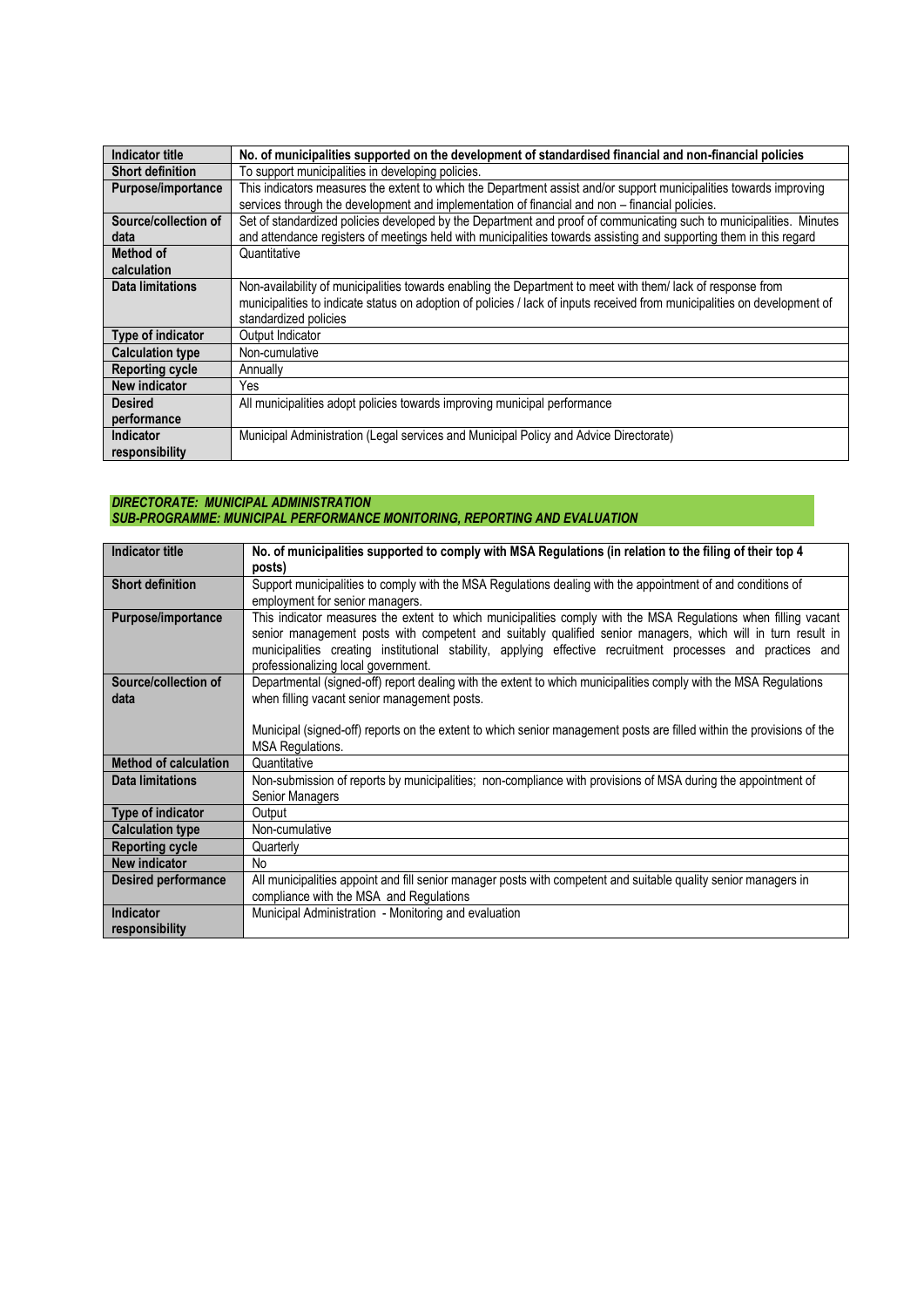| <b>Indicator title</b>       | Number of municipalities supported to institutionalize performance management system (PMS)                                                                                                                                                                                                                                                                                                                                                                                                                                                                                                                                                                                                                     |
|------------------------------|----------------------------------------------------------------------------------------------------------------------------------------------------------------------------------------------------------------------------------------------------------------------------------------------------------------------------------------------------------------------------------------------------------------------------------------------------------------------------------------------------------------------------------------------------------------------------------------------------------------------------------------------------------------------------------------------------------------|
| <b>Short definition</b>      | Issue a circular/notice/guideline to all municipalities detailing the steps to be followed in development and<br>a.<br>implementing a Performance Management System<br>Assist and support municipalities, through meetings and/or workshops, towards developing and/or<br>b.<br>implementation a Performance Management System (support differs from province to province, depending on<br>specific circumstances)<br>Liaise and, if necessary, intervene in municipalities who have not developed and/or implemented a<br>C.<br>Performance Management System<br>Develop and submit a report on the extent to which municipalities have developed and/or implemented a<br>d.<br>Performance Management System |
| Purpose/importance           | This indicator measures the extent to which municipalities have developed and/or implemented a Performance<br>Management System towards planning and management institutional performance in terms of Chapter 6 of the MSA<br>and the Municipal Planning and Performance Regulations of 2001                                                                                                                                                                                                                                                                                                                                                                                                                   |
| Source/collection of<br>data | Departmental (signed-off) report dealing with the extent to which municipalities have developed and/or<br>a.<br>implemented a Performance Management System towards complying with Chapter 6 of the MSA.<br>Invitations, attendance registers and workshops held with municipalities towards promoting the understanding<br>b.<br>of municipalities of Chapter 6 of the MSA                                                                                                                                                                                                                                                                                                                                    |
| <b>Method of calculation</b> | Quantitative                                                                                                                                                                                                                                                                                                                                                                                                                                                                                                                                                                                                                                                                                                   |
| <b>Data limitations</b>      | Municipalities not cooperative, Non-compliance to the legislation by municipalities                                                                                                                                                                                                                                                                                                                                                                                                                                                                                                                                                                                                                            |
| <b>Type of indicator</b>     | Output                                                                                                                                                                                                                                                                                                                                                                                                                                                                                                                                                                                                                                                                                                         |
| <b>Calculation type</b>      | Cumulative                                                                                                                                                                                                                                                                                                                                                                                                                                                                                                                                                                                                                                                                                                     |
| <b>Reporting cycle</b>       | Quarterly                                                                                                                                                                                                                                                                                                                                                                                                                                                                                                                                                                                                                                                                                                      |
| <b>New indicator</b>         | New                                                                                                                                                                                                                                                                                                                                                                                                                                                                                                                                                                                                                                                                                                            |
| <b>Desired performance</b>   | All municipalities implement a functional PMS                                                                                                                                                                                                                                                                                                                                                                                                                                                                                                                                                                                                                                                                  |
| Indicator<br>responsibility  | Municipal Administration - Monitoring and evaluation                                                                                                                                                                                                                                                                                                                                                                                                                                                                                                                                                                                                                                                           |

| <b>Indicator title</b>       | No. of reports submitted towards monitoring the extent to which municipalities have filled their top 4 posts                                                                                                                                                                                                                                                                                                                                                                                                                                            |
|------------------------------|---------------------------------------------------------------------------------------------------------------------------------------------------------------------------------------------------------------------------------------------------------------------------------------------------------------------------------------------------------------------------------------------------------------------------------------------------------------------------------------------------------------------------------------------------------|
| <b>Short definition</b>      | a. Support municipalities to comply with the MSA Regulations dealing with the appointment of and conditions of<br>employment for senior managers.<br>b. Consolidate and evaluate signed-off information received from municipalities on the appointment of senior<br>managers and assess processes that municipalities follow during the appointment of senior managers.<br>c. Develop and submit a report with appropriate recommendations on the extent to which municipalities comply<br>with the Regulations on the appointment of senior managers. |
| Purpose/importance           | This indicator measures the extent to which municipalities comply with the MSA Regulations when filling vacant<br>senior management posts with competent and suitably qualified senior managers, which will in turn result in<br>municipalities creating institutional stability, applying effective recruitment processes and practices and<br>professionalizing local government.                                                                                                                                                                     |
| Source/collection of<br>data | Departmental (signed-off) report dealing with the extent to which municipalities comply with the MSA Regulations<br>when filling vacant senior management posts.<br>Municipal (signed-off) reports on the extent to which senior management posts are filled within municipalities in line<br>with the provisions of the MSA Regulations.                                                                                                                                                                                                               |
| <b>Method of calculation</b> | Quantitative                                                                                                                                                                                                                                                                                                                                                                                                                                                                                                                                            |
| <b>Data limitations</b>      | Non-submission of reports by municipalities; non-compliance with provisions of MSA during the appointment of<br>Senior Managers                                                                                                                                                                                                                                                                                                                                                                                                                         |
| Type of indicator            | Output                                                                                                                                                                                                                                                                                                                                                                                                                                                                                                                                                  |
| <b>Calculation type</b>      | Non-cumulative                                                                                                                                                                                                                                                                                                                                                                                                                                                                                                                                          |
| <b>Reporting cycle</b>       | Quarterly                                                                                                                                                                                                                                                                                                                                                                                                                                                                                                                                               |
| New indicator                | No                                                                                                                                                                                                                                                                                                                                                                                                                                                                                                                                                      |
| <b>Desired performance</b>   | All municipalities appoint and fill senior manager posts with competent and suitable quality senior managers in<br>compliance with the MSA and Regulations                                                                                                                                                                                                                                                                                                                                                                                              |
| <b>Indicator</b>             | Municipal Administration - Monitoring and evaluation                                                                                                                                                                                                                                                                                                                                                                                                                                                                                                    |
| responsibility               |                                                                                                                                                                                                                                                                                                                                                                                                                                                                                                                                                         |
|                              |                                                                                                                                                                                                                                                                                                                                                                                                                                                                                                                                                         |

| Indicator title         | No. of reports produced towards monitoring the extent to which Section 57 managers have signed<br>employment contracts and performance agreements within due dates                                                                                                      |
|-------------------------|-------------------------------------------------------------------------------------------------------------------------------------------------------------------------------------------------------------------------------------------------------------------------|
| <b>Short definition</b> | To monitor and report to the (national) Minister responsible for Cooperative Governance on the extent to which<br>Section 54A and S57 (municipal) Managers have signed employment contracts and performance agreements in<br>compliance with the Municipal Systems Act. |
| Purpose/importance      | This indicator measures the extent to which the Department successfully monitor and report to the Minister                                                                                                                                                              |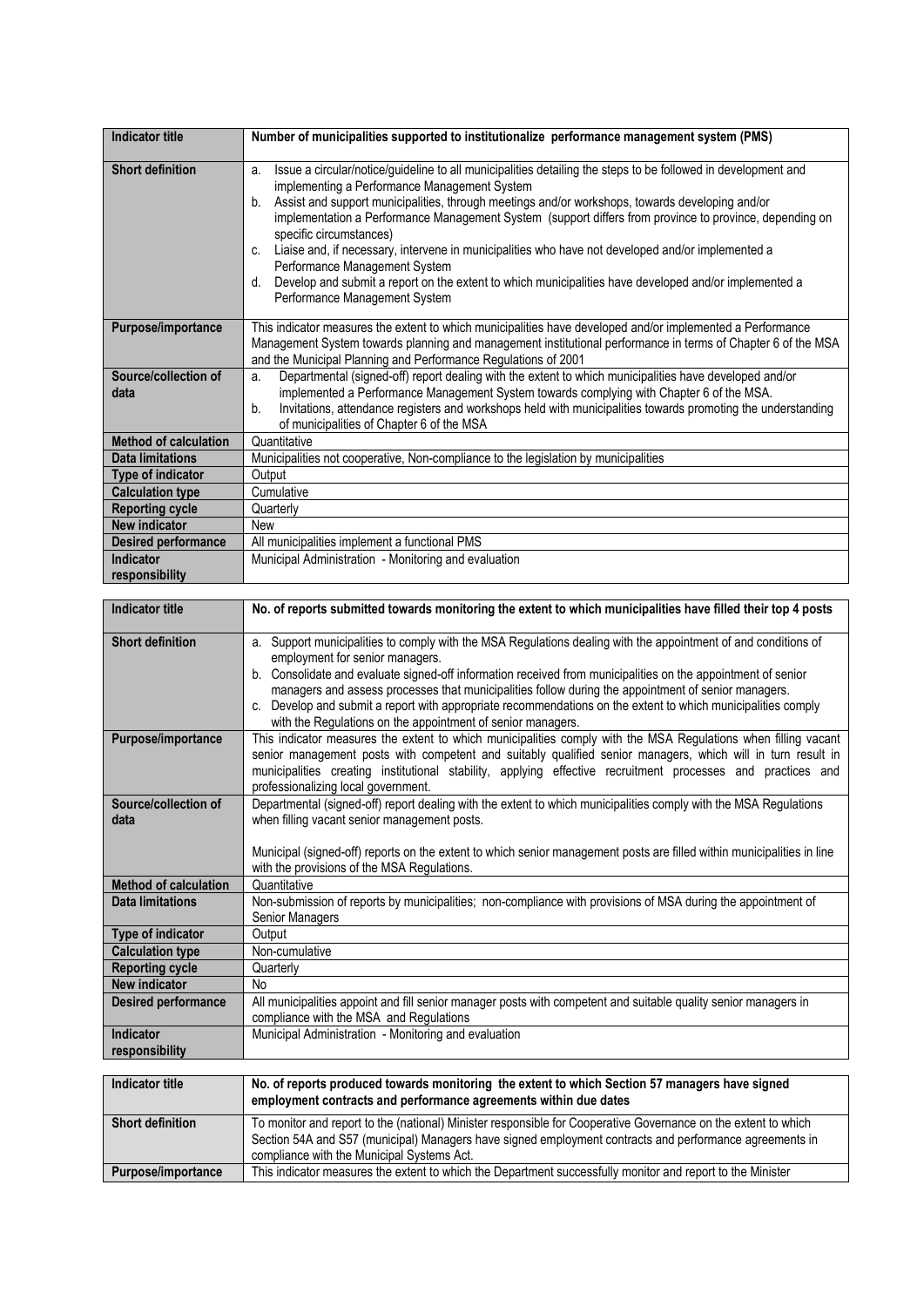|                              | responsible for Cooperative Governance on the status of signed Employment Contracts and Performance<br>Agreements by Section 54A and S57 (municipal) Managers, thereby complying with the provisions of the Municipal<br><b>Systems Act</b> |
|------------------------------|---------------------------------------------------------------------------------------------------------------------------------------------------------------------------------------------------------------------------------------------|
| Source/collection of         | Signed-off report on the status of signed Employment Contracts and Performance Agreements of S54A and<br>a)                                                                                                                                 |
| data                         | S57 (municipal) Managers, informed by signed-Employment                                                                                                                                                                                     |
|                              | Contracts and Performance Agreements received from municipalities.<br>b)                                                                                                                                                                    |
| <b>Method of calculation</b> | Quantitative: sum of reports produced                                                                                                                                                                                                       |
| Data limitations             | Lack of credible information provided by municipalities, non-submission of signed employment contracts and                                                                                                                                  |
|                              | performance agreements by Section 54A and 57 (municipal) managers. Lack of response by municipalities within                                                                                                                                |
|                              | the required time-frames                                                                                                                                                                                                                    |
| Type of indicator            | Output Indicator                                                                                                                                                                                                                            |
| <b>Calculation type</b>      | Non-cumulative                                                                                                                                                                                                                              |
| <b>Reporting cycle</b>       | Annually                                                                                                                                                                                                                                    |
| <b>New indicator</b>         | No.                                                                                                                                                                                                                                         |
| <b>Desired performance</b>   | All municipalities timeously submit signed performance agreement on the status of signed Performance Agreements                                                                                                                             |
|                              | by Section 54A managers and S57 managers                                                                                                                                                                                                    |
| <b>Indicator</b>             | Municipal Administration - Monitoring and evaluation                                                                                                                                                                                        |
| responsibility               |                                                                                                                                                                                                                                             |

| <b>Indicator title</b>       | No. of municipalities supported towards producing annual performance reports in terms of Section 46 of<br>the MSA                                                                                      |
|------------------------------|--------------------------------------------------------------------------------------------------------------------------------------------------------------------------------------------------------|
| <b>Short definition</b>      | To support municipalities towards producing annual performance reports in terms of Section 46 of the Municipal<br>Systems Act.                                                                         |
| Purpose/importance           | This indicator measures the extent to which the Department supports municipalities to produce annual performance<br>reports in compliance with Section 46 of the Municipal Systems Act                 |
| Source/collection of<br>data | Invitations / agendas / attendance register and presentations of workshops held with municipalities regarding annual<br>performance reports                                                            |
| <b>Method of calculation</b> | Quantitative: sum of municipalities supported                                                                                                                                                          |
| Data limitations             | Poor participation of municipalities in scheduled meetings / workshops, lack of credibility data provided by<br>municipalities, late and/or non-submission of verification documents by municipalities |
| Type of indicator            | Output Indicator                                                                                                                                                                                       |
| <b>Calculation type</b>      | Non-cumulative                                                                                                                                                                                         |
| <b>Reporting cycle</b>       | Annually                                                                                                                                                                                               |
| New indicator                | No.                                                                                                                                                                                                    |
| <b>Desired performance</b>   | Municipalities compile and submit credible annual performance reports in compliance with Section 46 of the<br>Municipal Systems Act                                                                    |
| Indicator<br>responsibility  | Municipal Administration - Monitoring and evaluation                                                                                                                                                   |

| <b>Indicator title</b>       | No. of municipal performance reports compiled as per the requirements of Section 47 of the MSA                      |
|------------------------------|---------------------------------------------------------------------------------------------------------------------|
| <b>Short definition</b>      | To compile and submit an integrated annual performance report in terms of Section 47 of the Municipal Systems Act   |
|                              | to the (national) Minister responsible for Cooperative Governance                                                   |
| Purpose/importance           | This indicator measures the extent to which the Department compiles and submits the Section 47 Annual               |
|                              | Performance Report to the Free State Provincial Legislature and the (national) Minister responsible for Cooperative |
|                              | Governance in compliance with Section 47 of the Municipal Systems Act                                               |
| Source/collection of         | Signed-off Section 47 Report.                                                                                       |
| data                         |                                                                                                                     |
| <b>Method of calculation</b> | Qualitative: compliance with Section 47 of the MSA                                                                  |
| Data limitations             | Credibility of data and none submission of performance reports by municipalities.                                   |
| Type of indicator            | Output                                                                                                              |
| <b>Calculation type</b>      | Non-cumulative                                                                                                      |
| <b>Reporting cycle</b>       | Annual                                                                                                              |
| New indicator                | No.                                                                                                                 |
| <b>Desired performance</b>   | The Section 47 Report is compiled, signed-off and submitted by the Department (to the Free State Legislature and    |
|                              | the national Minister responsible for Cooperative Governance)                                                       |
| <b>Indicator</b>             | Municipal Administration - Monitoring and evaluation                                                                |
| responsibility               |                                                                                                                     |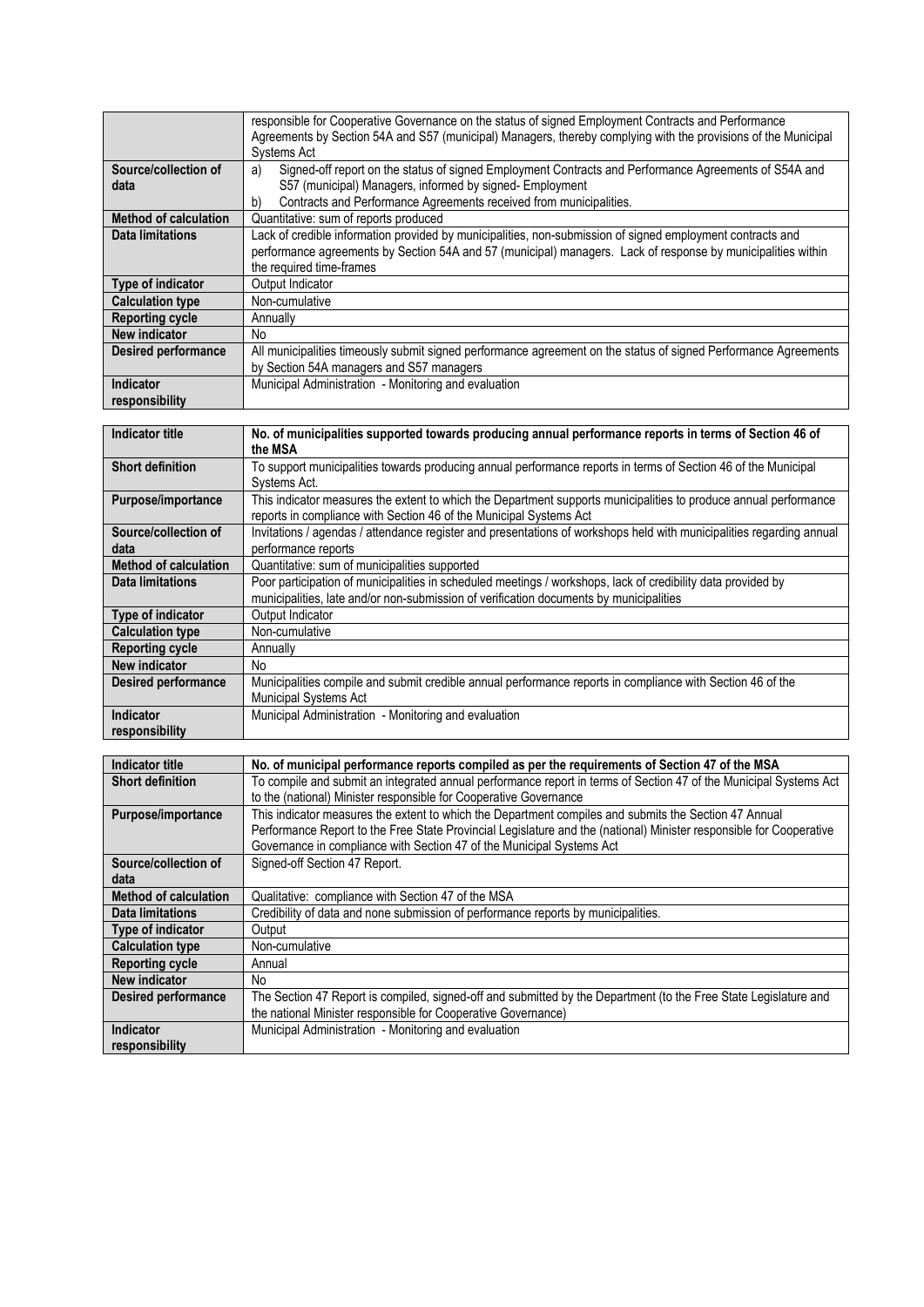# *SUB-PROGRAMME: MUNICIPAL FINANCE*

| <b>Indicator title</b>             | No. of municipalities guided to comply with MPRA by target date                                                                                                                                                                                                                                                                                                                                                                                                                                            |
|------------------------------------|------------------------------------------------------------------------------------------------------------------------------------------------------------------------------------------------------------------------------------------------------------------------------------------------------------------------------------------------------------------------------------------------------------------------------------------------------------------------------------------------------------|
| <b>Short definition</b>            | Monitor and assess the extent to which municipalities comply with the MPRA and related regulations<br>a.<br>Provide support to municipalities through letters, circulars, meetings and/or workshops towards ensuring that<br>$b$ .<br>municipalities comply with the MPRA and related regulations                                                                                                                                                                                                          |
| Purpose/importance                 | This indicator measures the extent to which municipalities are supported towards complying with the MPRA and<br>related regulations                                                                                                                                                                                                                                                                                                                                                                        |
| Source/collection of<br>data       | Signed-off quarterly reports reflecting the extent to which municipalities comply with the MPRA and related<br>$\bullet$<br>regulations<br>Invitations, agendas, attendance registers and minutes of meetings and/or workshops held with municipalities<br>$\bullet$<br>towards supporting them on complying with the MPRA and related regulations<br>Letters / circulars sent to municipalities dealing with guidelines towards ensuring compliance with the MPRA<br>$\bullet$<br>and related regulations |
| <b>Method of calculation</b>       | Quantitative                                                                                                                                                                                                                                                                                                                                                                                                                                                                                               |
| Data limitations                   | Incomplete general valuation rolls<br>Absence approved rates policies and by-laws<br>Incorrect rating and billing                                                                                                                                                                                                                                                                                                                                                                                          |
| Type of indicator                  | Output                                                                                                                                                                                                                                                                                                                                                                                                                                                                                                     |
| <b>Calculation type</b>            | Cumulative                                                                                                                                                                                                                                                                                                                                                                                                                                                                                                 |
| <b>Reporting cycle</b>             | Quarterly                                                                                                                                                                                                                                                                                                                                                                                                                                                                                                  |
| <b>New indicator</b>               | No                                                                                                                                                                                                                                                                                                                                                                                                                                                                                                         |
| <b>Desired performance</b>         | All municipalities fully comply with critical aspects of the MPRA and its regulations                                                                                                                                                                                                                                                                                                                                                                                                                      |
| <b>Indicator</b><br>responsibility | <b>Municipal Finance</b>                                                                                                                                                                                                                                                                                                                                                                                                                                                                                   |

| <b>Indicator title</b>       | Number of municipalities supported to improve revenue management and debt collection                                                                                                                                                                                                                                                                                                                                                                                                                                                                   |
|------------------------------|--------------------------------------------------------------------------------------------------------------------------------------------------------------------------------------------------------------------------------------------------------------------------------------------------------------------------------------------------------------------------------------------------------------------------------------------------------------------------------------------------------------------------------------------------------|
| <b>Short definition</b>      | Identify municipalities who experience challenges in relation to revenue management and/or debt collection<br>Provide support to municipalities through meetings and/or workshops towards improving revenue management and<br>debt collection<br>Monitor and report on the extent to which municipalities improve on revenue management and debt collection                                                                                                                                                                                            |
| Purpose/importance           | This indicators measures the extent to which the Department supports municipalities on improved revenue<br>management and debt collection                                                                                                                                                                                                                                                                                                                                                                                                              |
| Source/collection of<br>data | Audited financial statements and quarterly report on the state of the municipal finance.<br>a.<br>Invitations, agendas, attendance registers and minutes of meeting / workshops held with municipalities to<br>b.<br>improve revenue management and/or debt collection                                                                                                                                                                                                                                                                                 |
| <b>Method of calculation</b> | Quantitative                                                                                                                                                                                                                                                                                                                                                                                                                                                                                                                                           |
| <b>Data limitations</b>      | Non-implementation of credit control and debt collection policies by municipalities<br>a.<br>Incorrect or inconsistent data submitted on S71 reports by municipalities<br>b.<br>Unreliability of municipal debtor information<br>C.<br>Lack of response from municipalities towards enabling the Department to meet with such municipalities on the<br>d.<br>improvement of revenue management and debt collection<br>Non-attendance of meeting / workshops arranged towards dealing with improved revenue management and/or<br>е.<br>debt collection. |
| Type of indicator            | Output                                                                                                                                                                                                                                                                                                                                                                                                                                                                                                                                                 |
| <b>Calculation type</b>      | Cumulative                                                                                                                                                                                                                                                                                                                                                                                                                                                                                                                                             |
| <b>Reporting cycle</b>       | Quarterly                                                                                                                                                                                                                                                                                                                                                                                                                                                                                                                                              |
| <b>New indicator</b>         | <b>No</b>                                                                                                                                                                                                                                                                                                                                                                                                                                                                                                                                              |
| <b>Desired performance</b>   | All identified municipalities improve on revenue management and debt collection                                                                                                                                                                                                                                                                                                                                                                                                                                                                        |
| Indicator                    | <b>Municipal Finance</b>                                                                                                                                                                                                                                                                                                                                                                                                                                                                                                                               |
| responsibility               |                                                                                                                                                                                                                                                                                                                                                                                                                                                                                                                                                        |

| <b>Indicator title</b>  | No. of municipalities with functional audit committees                                                        |
|-------------------------|---------------------------------------------------------------------------------------------------------------|
|                         |                                                                                                               |
| <b>Short definition</b> | Strengthen council oversight over financial management and administration to achieve and sustain better audit |
|                         | opinions.                                                                                                     |
| Purpose/importance      | To ensure that municipalities have functional audit committee.                                                |
| Source/collection of    | Municipal internal audit reports                                                                              |
| data                    | Invitations, attendance register, agenda and the minutes of the audit committee meetings                      |
| Method of calculation   | Quantitative                                                                                                  |
| Data limitations        | Non-existance of audit committee in the municipalities.                                                       |
| Type of indicator       | Output                                                                                                        |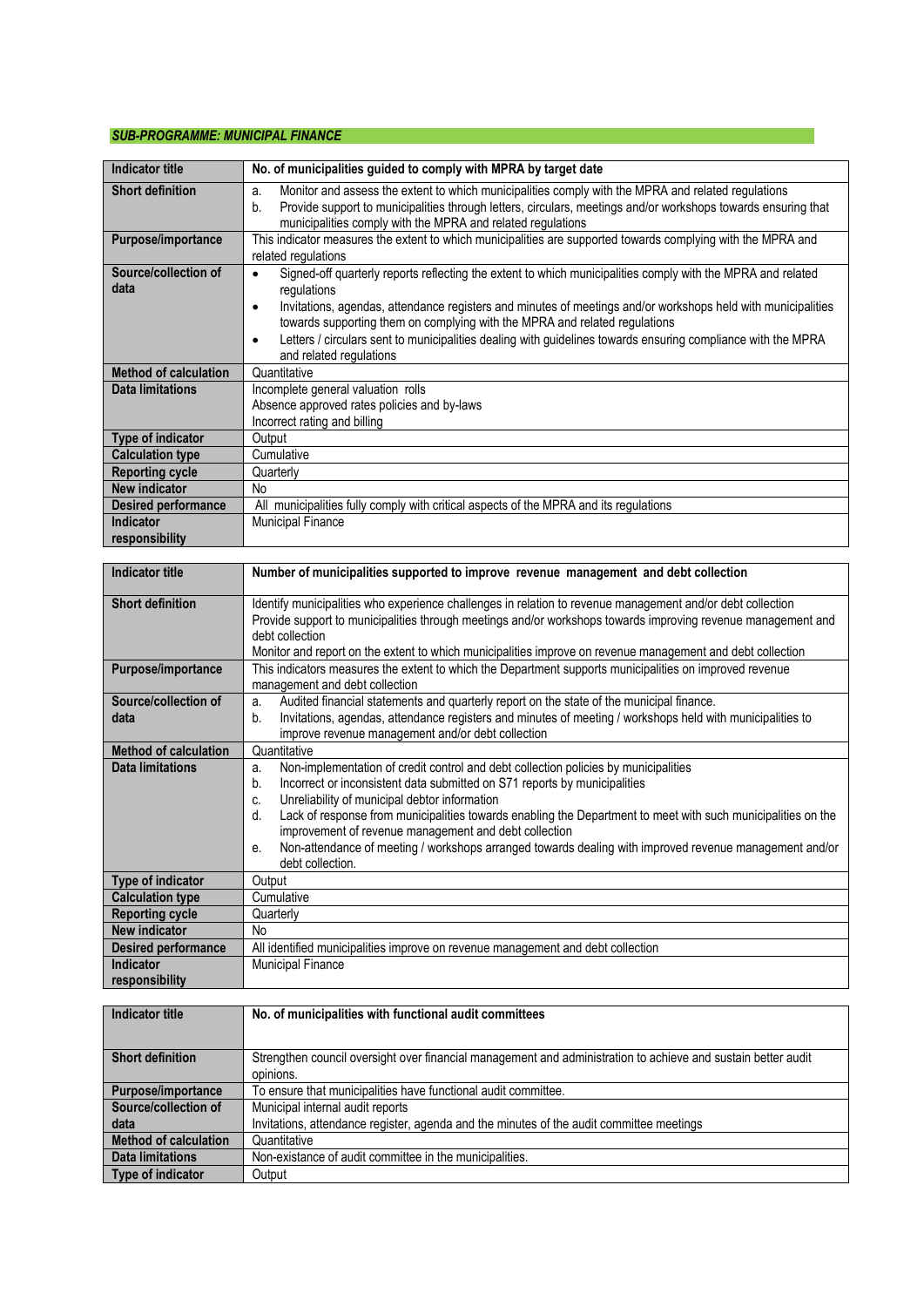| <b>Calculation type</b> | Cumulative                                                                      |
|-------------------------|---------------------------------------------------------------------------------|
| Reporting cycle         | Quarterly                                                                       |
| New indicator           | No                                                                              |
| Desired performance     | All identified municipalities improve on revenue management and debt collection |
| Indicator               | <b>Municipal Finance</b>                                                        |
| responsibility          |                                                                                 |

| <b>Indicator title</b>       | No. of municipalities monitored on implementation of Audit Response Plan based on the previous year's<br>(2014/2015) audit outcomes       |
|------------------------------|-------------------------------------------------------------------------------------------------------------------------------------------|
| <b>Short definition</b>      | To assess the implementation performance on the issues indicated in the Audit done in the previous financial year<br>of the municipality. |
| Purpose/importance           | To ensure that there is an active plan to be implemented on the issues raised during Audit.                                               |
| Source/collection of         | Audit action plan and regular updates.                                                                                                    |
| data                         |                                                                                                                                           |
| <b>Method of calculation</b> | Quantitative                                                                                                                              |
| Data limitations             | If municipalities do not indicate the implementation plan.                                                                                |
| Type of indicator            | Output                                                                                                                                    |
| <b>Calculation type</b>      | Cumulative                                                                                                                                |
| <b>Reporting cycle</b>       | Quarterly                                                                                                                                 |
| <b>New indicator</b>         | No.                                                                                                                                       |
| <b>Desired performance</b>   | Well response implementation plan for the municipality to alleviate errors done and maintain well standard                                |
|                              | performing municipalities.                                                                                                                |
| Indicator                    | <b>Municipal Finance</b>                                                                                                                  |
| responsibility               |                                                                                                                                           |

| <b>Indicator title</b>       | Report on functional provincial Anti-Corruption technical working groups developed. (P Botha) |
|------------------------------|-----------------------------------------------------------------------------------------------|
|                              |                                                                                               |
|                              |                                                                                               |
| <b>Short definition</b>      |                                                                                               |
| Purpose/importance           |                                                                                               |
| Source/collection of         |                                                                                               |
| data                         |                                                                                               |
| <b>Method of calculation</b> | Quantitative                                                                                  |
| <b>Data limitations</b>      |                                                                                               |
| Type of indicator            | Output                                                                                        |
| <b>Calculation type</b>      | Cumulative                                                                                    |
| <b>Reporting cycle</b>       | Quarterly                                                                                     |
| <b>New indicator</b>         | No                                                                                            |
| <b>Desired performance</b>   |                                                                                               |
| <b>Indicator</b>             | <b>Municipal Finance</b>                                                                      |
| responsibility               |                                                                                               |

| <b>Indicator title</b>       | No. of reports on fraud, corruption and maladministration case reported and investigated (P Botha) |
|------------------------------|----------------------------------------------------------------------------------------------------|
|                              |                                                                                                    |
|                              |                                                                                                    |
| <b>Short definition</b>      |                                                                                                    |
| Purpose/importance           |                                                                                                    |
| Source/collection of         |                                                                                                    |
| data                         |                                                                                                    |
| <b>Method of calculation</b> | Quantitative                                                                                       |
| Data limitations             |                                                                                                    |
| Type of indicator            | Output                                                                                             |
| <b>Calculation type</b>      | Cumulative                                                                                         |
| <b>Reporting cycle</b>       | Quarterly                                                                                          |
| New indicator                | No.                                                                                                |
| <b>Desired performance</b>   |                                                                                                    |
| Indicator                    | <b>Municipal Finance</b>                                                                           |
| responsibility               |                                                                                                    |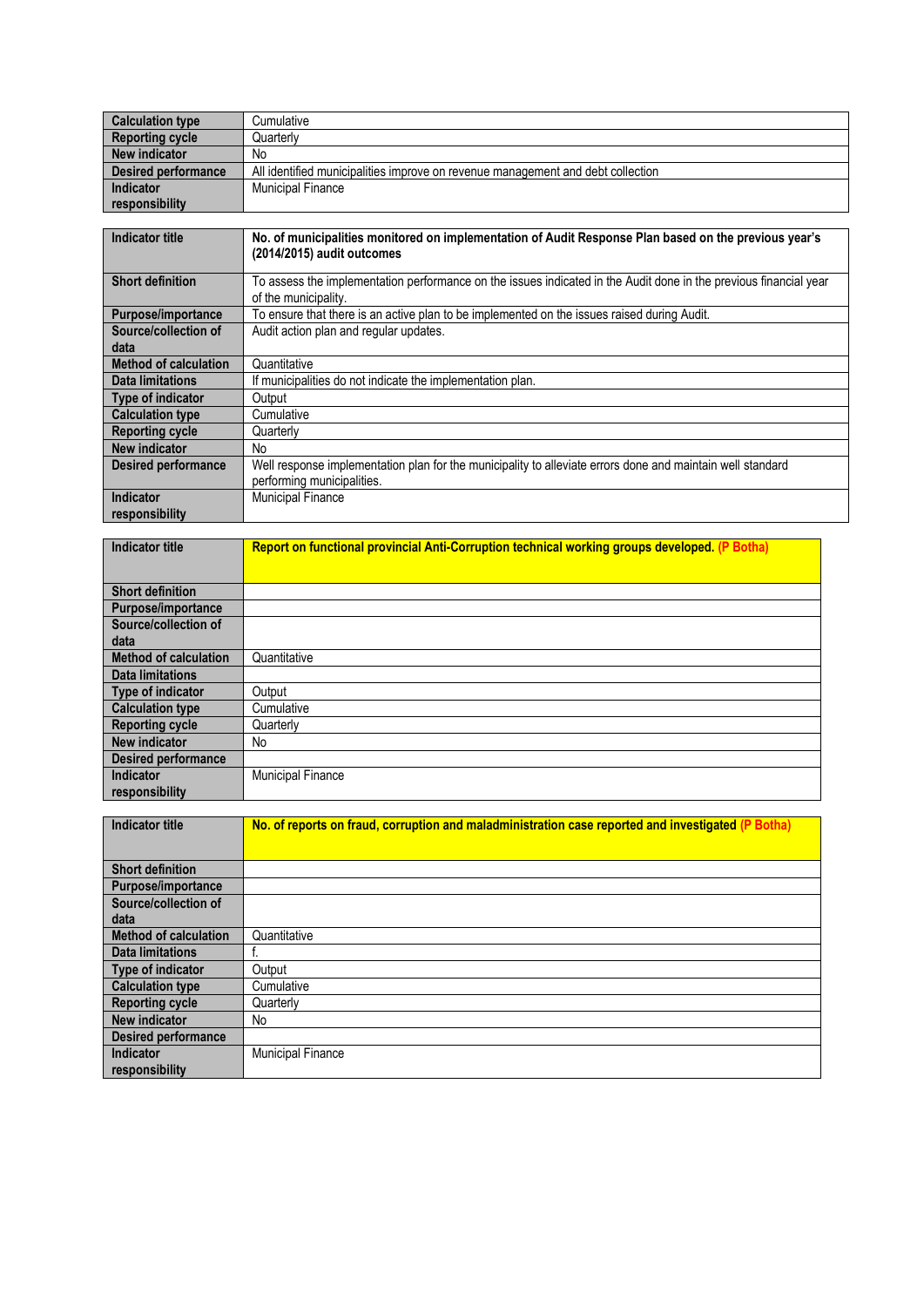| <b>Indicator title</b>          | No. of municipalities supported towards GRAP 17 compliance (asset registers)                                |
|---------------------------------|-------------------------------------------------------------------------------------------------------------|
|                                 |                                                                                                             |
| <b>Short definition</b>         | A municipality's Property, plant and equipment (PPE) are non-current assets that are held for more than one |
|                                 | accounting                                                                                                  |
|                                 | period for its own use, in order to supply goods or services and for administrative                         |
|                                 | Purposes. Infrastructure used in service delivery, motor vehicles driven by staff,                          |
|                                 | buildings occupied by the municipality and administrative equipment such as computers                       |
|                                 | and office furniture are all examples of PPE                                                                |
| Purpose/importance              | To assist municipalities in relations to the compilation of all assets owned and controlled by municipality |
| Source/collection of            | Municipal compliance gap analysis report                                                                    |
| data                            | Signed off project proposal/plan                                                                            |
|                                 | Signed off progress reports                                                                                 |
|                                 | Invitations, agenda and attendance register                                                                 |
| <b>Method of calculation</b>    | Quantitative                                                                                                |
| <b>Data limitations</b>         | If municipalities do not have and produce all assets registered on their name.                              |
| Type of indicator               | Output                                                                                                      |
| <b>Calculation type</b>         | Cumulative                                                                                                  |
| <b>Reporting cycle</b>          | Quarterly                                                                                                   |
| <b>New indicator</b>            | No                                                                                                          |
| <b>Desired performance</b>      |                                                                                                             |
| <b>Indicator responsibility</b> | <b>Municipal Finance</b>                                                                                    |

| Indicator title              | No. of reports submitted towards monitoring the functionality of audit committees in municipalities                                                                                                                         |
|------------------------------|-----------------------------------------------------------------------------------------------------------------------------------------------------------------------------------------------------------------------------|
|                              |                                                                                                                                                                                                                             |
|                              | Fully functional audit committees in municipalities. An Audit Committee is an independent committee                                                                                                                         |
|                              | constituted to review the control, governance and risk management within the Institution, established in                                                                                                                    |
| <b>Short definition</b>      | terms of section 77 of the Public Finance Management Act (PFMA), or section 166 of the Municipal Finance<br>Management Act (MFMA).                                                                                          |
|                              |                                                                                                                                                                                                                             |
|                              | Advise the municipal council, the political office-bearers, the accounting officer and the management staff of<br>the municipality, or the board of directors, the accounting officer and management staff of the municipal |
| Purpose/importance           | entity, on matters relating to control, governance, risk management.                                                                                                                                                        |
| Source/collection of         | Municipal internal audit reports                                                                                                                                                                                            |
| data                         | Invitations, attendance register, agenda and the minutes of the audit committee meetings                                                                                                                                    |
| <b>Method of calculation</b> | Quantitative                                                                                                                                                                                                                |
|                              | Non-submission of audit action plans by municipalities<br>a.                                                                                                                                                                |
|                              | Poor quality of remedial audit action plans<br>b.                                                                                                                                                                           |
| Data limitations             | Lack of capacity within municipalities to implement Audit Response Plans based on audit outcomes<br>C.                                                                                                                      |
| <b>Type of indicator</b>     | Output                                                                                                                                                                                                                      |
| <b>Calculation type</b>      | Cumulative                                                                                                                                                                                                                  |
| <b>Reporting cycle</b>       | Quarterly                                                                                                                                                                                                                   |
| <b>New indicator</b>         | No.                                                                                                                                                                                                                         |
| <b>Desired performance</b>   | All municipalities develop and successfully implements Audit Response Plans based on audit outcomes                                                                                                                         |
| Indicator responsibility     | <b>Municipal Finance</b>                                                                                                                                                                                                    |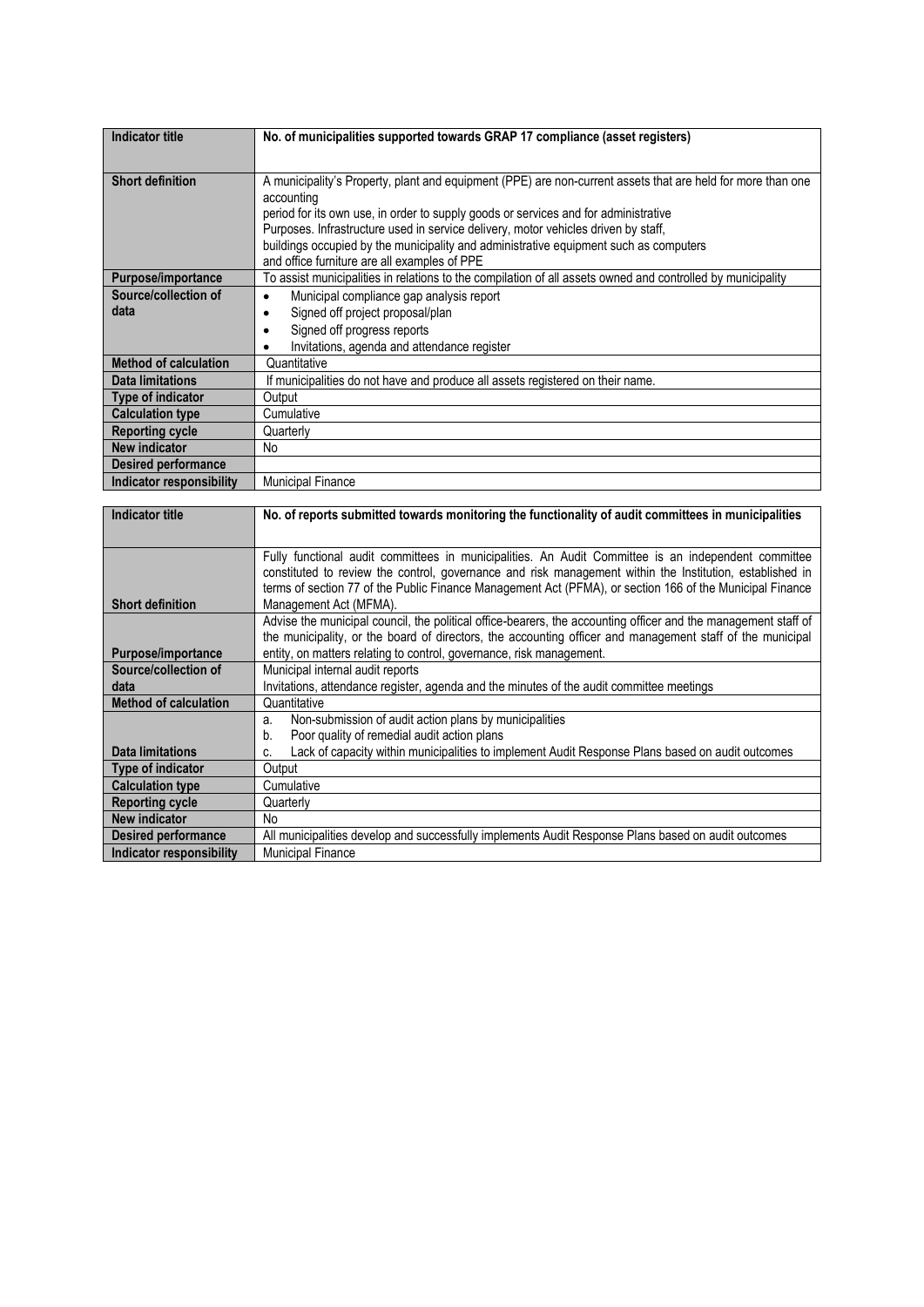# **Public Participation**

|                              | Number of ward committees supported on implementation of ward operational plans.                                                                                                                           |
|------------------------------|------------------------------------------------------------------------------------------------------------------------------------------------------------------------------------------------------------|
| <b>Indicator title</b>       |                                                                                                                                                                                                            |
|                              | Support municipalities to implement functionality indicators as per Local Government Laws Amendment Act.                                                                                                   |
|                              | Support municipalities in the development of ward operational plans                                                                                                                                        |
|                              | Monitor and report on the implementation of ward operational plans per ward committee                                                                                                                      |
| <b>Short definition</b>      |                                                                                                                                                                                                            |
|                              | This indicator measures the extent to which municipalities are supported on the development and<br>implementation of ward operational plans towards strengthening the functionality of ward committees and |
| Purpose/importance           | enhancing community participation                                                                                                                                                                          |
|                              | <b>Ward Operational Plans</b><br>a.                                                                                                                                                                        |
| Source/collection of         | Invitations, agendas, attendance registers of the meeting held with ward committees towards improving<br>b.                                                                                                |
| data                         | their capacity on the development and implementation of ward operational plans                                                                                                                             |
| <b>Method of calculation</b> | Quantitative                                                                                                                                                                                               |
|                              | Non-submission of credible reports dealing with the functionality of ward committees by municipalities.<br>a.                                                                                              |
|                              | Non-attendance of meetings by municipalities as arranged by the department towards providing support<br>b.<br>to municipalities on the development and implementation of ward operational plans.           |
| Data limitations             |                                                                                                                                                                                                            |
| Type of indicator            | Output                                                                                                                                                                                                     |
| <b>Calculation type</b>      | Cumulative                                                                                                                                                                                                 |
| <b>Reporting cycle</b>       | Quarterly                                                                                                                                                                                                  |
| <b>New indicator</b>         | No                                                                                                                                                                                                         |
|                              | All ward committees are fully functional and ward operational plans are developed and successfully                                                                                                         |
| <b>Desired performance</b>   | implemented                                                                                                                                                                                                |
| <b>Indicator</b>             | <b>Public Participation</b>                                                                                                                                                                                |
| responsibility               |                                                                                                                                                                                                            |

|                              | Number of municipalities supported on the development of a ward-level database of community                    |
|------------------------------|----------------------------------------------------------------------------------------------------------------|
| Indicator title              | concerns and remedial actions produced.                                                                        |
|                              | Provide support to municipalities through circulars/letters, meetings and/or workshops on the development of a |
| <b>Short definition</b>      | ward-level database of community concerns towards registering and responding to such community concerns        |
|                              | This indicator measures the extent to which municipalities are assisted towards ensuring that ward committees  |
|                              | develop and maintain ward-level databases of community concerns, thereby ensuring the community                |
| Purpose/importance           | concerns are registered and responded to effectively.                                                          |
| Source/collection of         | Performance report from the system. (signed off report)<br>a)                                                  |
| data                         |                                                                                                                |
| <b>Method of calculation</b> | Quantitative                                                                                                   |
|                              | Non-functional ward committees.                                                                                |
|                              | Lack of response from and/or non-attendance of municipalities in pre-determined meetings arranged by the       |
| Data limitations             | Department dealing with matters related to the development of ward-level databases of community concerns.      |
| Type of indicator            | Output                                                                                                         |
| <b>Calculation type</b>      | Cumulative                                                                                                     |
| <b>Reporting cycle</b>       | Quarterly                                                                                                      |
| New indicator                | Yes                                                                                                            |
|                              | All ward committees develop and maintain a ward-level database towards registering and responding to           |
| <b>Desired performance</b>   | community concerns                                                                                             |
| <b>Indicator</b>             | <b>Public Participation</b>                                                                                    |
| responsibility               |                                                                                                                |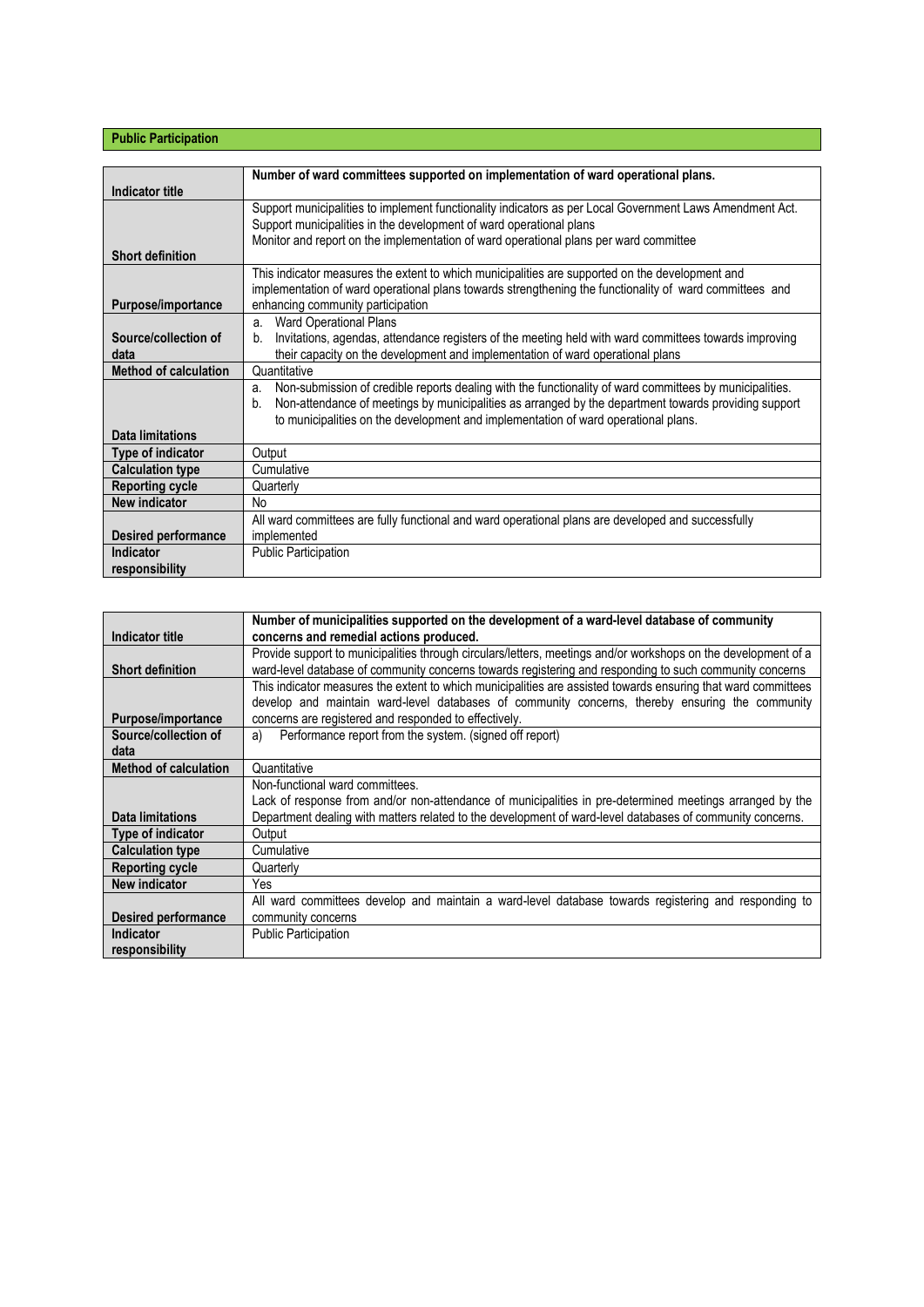| Indicator title              | Report on the number of community feedback meetings convened by Councilors in each ward.                                                                                                                              |
|------------------------------|-----------------------------------------------------------------------------------------------------------------------------------------------------------------------------------------------------------------------|
| <b>Short definition</b>      | Municipal councilors convene community feedback meetings in each ward                                                                                                                                                 |
| Purpose/importance           | This indicator measures the extent to which the Department monitor and report on the extent to which<br>municipal councilors convene community feedback meetings per ward in compliance with Schedule 5 of the<br>MSA |
| Source/collection of         | Signed-off (provincial) report on the extent to which municipalities convene community feedback meetings                                                                                                              |
| data                         | per ward.                                                                                                                                                                                                             |
| <b>Method of calculation</b> | Quantitative                                                                                                                                                                                                          |
| Data limitations             | Lack of credible signed-off reports received from municipalities within required time-frames                                                                                                                          |
| <b>Type of indicator</b>     | Output                                                                                                                                                                                                                |
| <b>Calculation type</b>      | Cumulative                                                                                                                                                                                                            |
| <b>Reporting cycle</b>       | Quarterly                                                                                                                                                                                                             |
| New indicator                | Yes                                                                                                                                                                                                                   |
| <b>Desired performance</b>   | All municipal councilors convene community feedback meetings per ward towards improving communication                                                                                                                 |
|                              | and interaction between municipalities and communities on municipal service delivery issues                                                                                                                           |
| Indicator responsibility     | <b>Public Participation</b>                                                                                                                                                                                           |

|                              | No. of reports produced towards supporting municipalities to achieve functional Ward Committees.         |
|------------------------------|----------------------------------------------------------------------------------------------------------|
| Indicator title              |                                                                                                          |
| <b>Short definition</b>      | To have fully functional ward committees in all municipalities of the Province                           |
|                              | This indicator gives effect to which the public participation will be monitored and encouraged in public |
| Purpose/importance           | sector.                                                                                                  |
| Source/collection of         | The signed off report.                                                                                   |
| data                         |                                                                                                          |
| <b>Method of calculation</b> | Quantitative                                                                                             |
| Data limitations             | Non-participation of the communities to establish the functional ward committees.                        |
| Type of indicator            | Output                                                                                                   |
| <b>Calculation type</b>      | Cumulative                                                                                               |
| <b>Reporting cycle</b>       | Quarterly                                                                                                |
| New indicator                | No.                                                                                                      |
| <b>Desired performance</b>   | Improved public participation in municipalities.                                                         |
| Indicator responsibility     | <b>Public Participation</b>                                                                              |

| <b>Indicator title</b>          | No. of reports produced on the impact of the Complaints and Compliments Management System                                                                                                                            |
|---------------------------------|----------------------------------------------------------------------------------------------------------------------------------------------------------------------------------------------------------------------|
| <b>Short definition</b>         | To support municipalities on the implementation of customer care mechanisms                                                                                                                                          |
| Purpose/importance              | This indicator measures the extent to which the Department supports municipalities on the implementation<br>of customer care mechanisms, thereby ensuring that municipalities are responsive to community complaints |
|                                 | (in compliance with the provisions of the Constitution and the Municipal Systems Act)                                                                                                                                |
| Source/collection of            | Performance report from the system                                                                                                                                                                                   |
| data                            |                                                                                                                                                                                                                      |
| <b>Method of calculation</b>    | Quantitative: sum of municipalities supported                                                                                                                                                                        |
| <b>Data limitations</b>         | Non-availability of municipalities to meet with the Department in this regard / non-implementation of                                                                                                                |
|                                 | customer care mechanisms in municipalities                                                                                                                                                                           |
| Type of indicator               | Output Indicator                                                                                                                                                                                                     |
| <b>Calculation type</b>         | Non cumulative                                                                                                                                                                                                       |
| <b>Reporting cycle</b>          | Annually                                                                                                                                                                                                             |
| New indicator                   | Yes.                                                                                                                                                                                                                 |
| <b>Desired performance</b>      | All municipalities implements customer care mechanism towards improving the credibility of municipalities                                                                                                            |
| <b>Indicator responsibility</b> | Public Participation (Municipal Intergovernmental Relations Directorate)                                                                                                                                             |

| Indicator title              | No. of reports produced on the functionality of District IGR structures                                                                         |
|------------------------------|-------------------------------------------------------------------------------------------------------------------------------------------------|
| <b>Short definition</b>      | To monitor and report on the functionality of District IGR Structures                                                                           |
| Purpose/importance           | This indicator measures the extent to which District IGR structures are functional in compliance with the<br>provision of the IGR Framework Act |
| Source/collection of         | Signed-off Quarterly Reports                                                                                                                    |
| data                         |                                                                                                                                                 |
| <b>Method of calculation</b> | Quantitative: sum of District IGR Forum meetings held with stakeholder participation                                                            |
| Data limitations             | Inaccurate and/or incomplete information provided by District Municipalities; non-scheduling of District IGR                                    |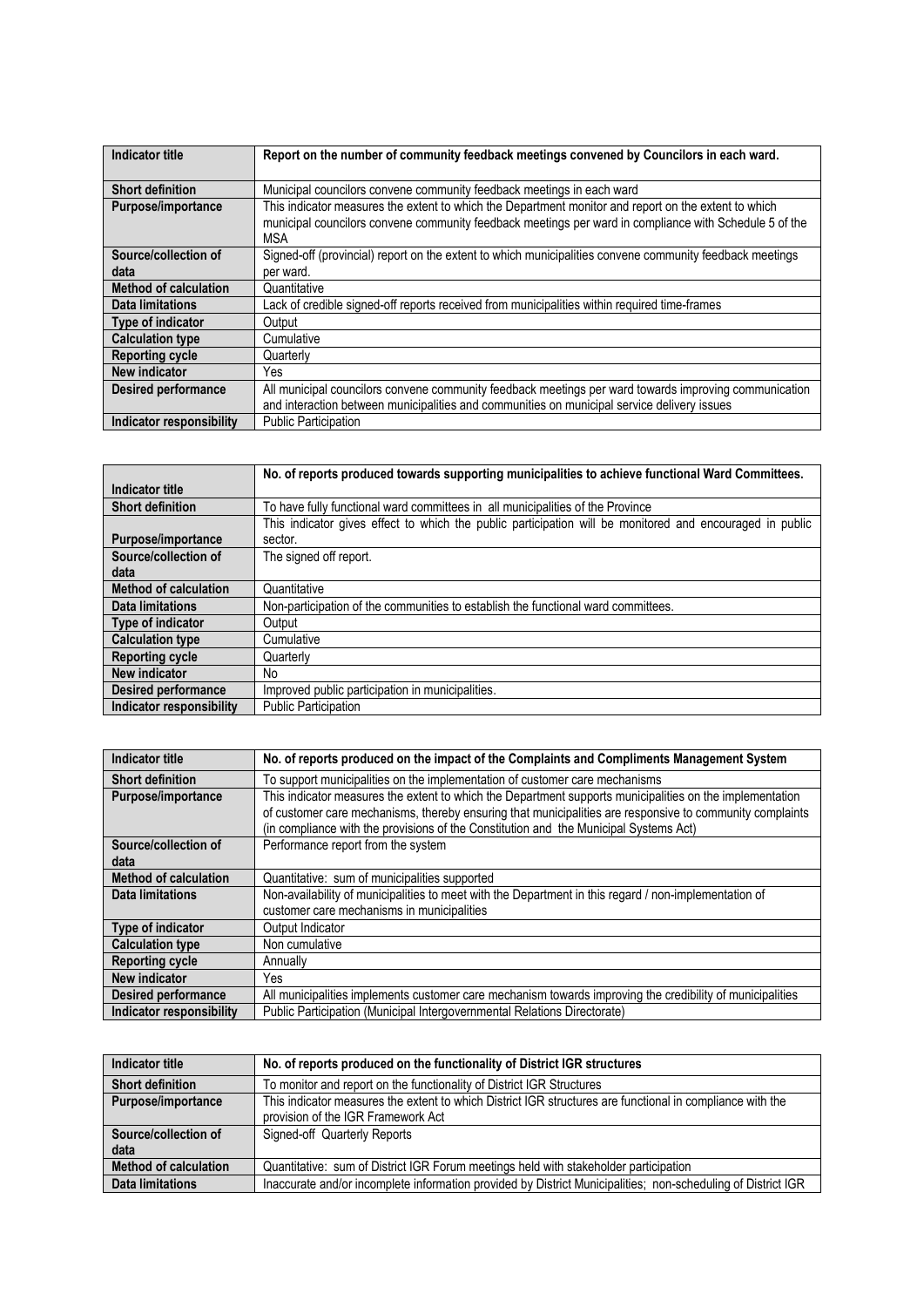|                            | Forum meetings                                                                             |
|----------------------------|--------------------------------------------------------------------------------------------|
| Type of indicator          | Output Indicator                                                                           |
| <b>Calculation type</b>    | Non cumulative                                                                             |
| <b>Reporting cycle</b>     | Annually                                                                                   |
| New indicator              | Yes                                                                                        |
| <b>Desired performance</b> | Improvement in coordination and implementation of Government programmes at municipal level |
| Indicator responsibility   | Public Participation (Municipal Intergovernmental Relations Directorate)                   |

| Indicator title              | No. of reports produced on municipalities with mechanisms and forums to include vulnerable<br>groups in core municipal processes |
|------------------------------|----------------------------------------------------------------------------------------------------------------------------------|
| <b>Short definition</b>      | Assess all municipalities with procedure and processes on forums to include vulnerable groups.                                   |
| Purpose/importance           | To eliminate non participation of vulnerable communities in municipality's processes.                                            |
| Source/collection of         | Signed off reports                                                                                                               |
| data                         | Invitations, agenda and attendance register.                                                                                     |
| <b>Method of calculation</b> | Quantitative                                                                                                                     |
| <b>Data limitations</b>      | Non-performing municipalities on the forums of the vulnerable groups.                                                            |
| Type of indicator            | Output Indicator                                                                                                                 |
| <b>Calculation type</b>      | Non cumulative                                                                                                                   |
| <b>Reporting cycle</b>       | Quarterly                                                                                                                        |
| New indicator                | No.                                                                                                                              |
| <b>Desired performance</b>   | Well informed and established communities                                                                                        |
| Indicator responsibility     | <b>Public Participation</b>                                                                                                      |

| <b>Indicator title</b>       | No. of reports developed on community participation in ward committee election processes                  |
|------------------------------|-----------------------------------------------------------------------------------------------------------|
|                              |                                                                                                           |
| <b>Short definition</b>      | The involvement of community in the electoral process                                                     |
| Purpose/importance           | To assess the performance on community involvement and participation in all municipal election processes. |
| Source/collection of         | Signed off reports and Attendance registers of participation                                              |
| data                         |                                                                                                           |
| <b>Method of calculation</b> | Quantitative                                                                                              |
| Data limitations             | Non-performing municipalities on the forums of the vulnerable groups.                                     |
| Type of indicator            | Output Indicator                                                                                          |
| <b>Calculation type</b>      | Non cumulative                                                                                            |
| <b>Reporting cycle</b>       | Quarterly                                                                                                 |
| <b>New indicator</b>         | No.                                                                                                       |
| <b>Desired performance</b>   | Well informed and established communities                                                                 |
| Indicator responsibility     | <b>Public Participation</b>                                                                               |

| <b>Indicator title</b>       | No. of reports on social cohesion initiatives in municipalities (sporting events)                      |
|------------------------------|--------------------------------------------------------------------------------------------------------|
|                              |                                                                                                        |
| <b>Short definition</b>      | To support municipalities in social cohesion initiatives for communities to be actively involved.      |
| Purpose/importance           | This indicator is more on the social cohesion initiatives that are taking place in the municipalities. |
| Source/collection of         | Signed off reports                                                                                     |
| data                         | Invitations, agenda and attendance registers of the meeting.                                           |
| <b>Method of calculation</b> | Quantitative                                                                                           |
| <b>Data limitations</b>      | Non-participation of municipalities in social cohesion initiatives in the communities.                 |
| Type of indicator            | Output Indicator                                                                                       |
| <b>Calculation type</b>      | Non cumulative                                                                                         |
| <b>Reporting cycle</b>       | Quarterly                                                                                              |
| <b>New indicator</b>         | No                                                                                                     |
| <b>Desired performance</b>   | Fully participatory municipalities in all social cohesion initiatives.                                 |
| Indicator responsibility     | <b>Public Participation</b>                                                                            |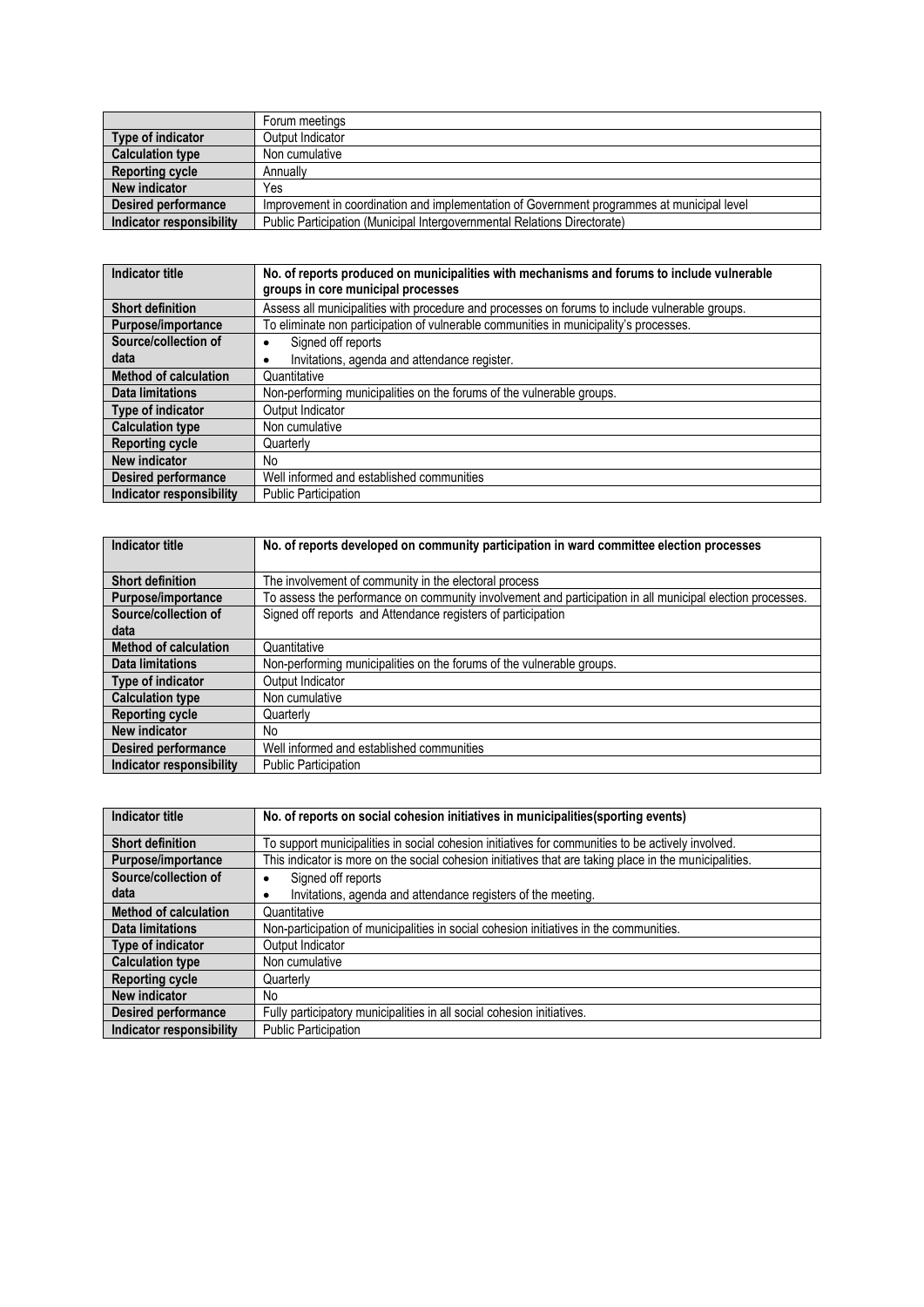# **PROGRAME 3**

# *SUB-PROGRAMME: SPATIAL PLANNING AND LAND USE MANAGEMENT*

| <b>Indicator title</b>       | Number of municipalities supported with the implementation of SPLUMA                                                                                                                                                |
|------------------------------|---------------------------------------------------------------------------------------------------------------------------------------------------------------------------------------------------------------------|
|                              |                                                                                                                                                                                                                     |
| <b>Short definition</b>      | Assist municipalities through meetings / workshops / circulars and/or letters on the implementation of SPLUMA                                                                                                       |
|                              | (support will vary from Province to Province depending on specific circumstances)                                                                                                                                   |
| Purpose/importance           | This indicator measures the extent to which municipalities are supported towards the successful implementation of<br><b>SPLUMA</b>                                                                                  |
| Source/collection of<br>data | Circulars / letters submitted to municipalities towards guiding municipalities on the implementation of SPLUMA<br>a.<br>Invitations, agendas, attendance registers and minutes/signed off report of meetings.<br>b. |
| <b>Method of calculation</b> | Quantitative                                                                                                                                                                                                        |
| Data limitations             | Lack of cooperation from municipalities to implement SPLUMA<br>a.                                                                                                                                                   |
|                              | Non-attendance of meetings / workshops by municipalities dealing with the rendering of support to<br>b.                                                                                                             |
|                              | municipalities on the implementation of SPLUMA                                                                                                                                                                      |
|                              | Lack of reports submitted to municipalities on the extent to which they are progressing with the implementation<br>C.<br>of SPLUMA                                                                                  |
| Type of indicator            | Output                                                                                                                                                                                                              |
| <b>Calculation type</b>      | Cumulative                                                                                                                                                                                                          |
| <b>Reporting cycle</b>       | Quarterly                                                                                                                                                                                                           |
| New indicator                | Yes                                                                                                                                                                                                                 |
| <b>Desired performance</b>   | All municipalities implement SPLUMA successfully                                                                                                                                                                    |
| Indicator                    | Spatial Planning                                                                                                                                                                                                    |
| responsibility               |                                                                                                                                                                                                                     |
|                              |                                                                                                                                                                                                                     |
| <b>Indicator title</b>       | No. of municipalities supported for the development of a Geographical Information Systems (GIS):                                                                                                                    |
|                              | • Assessment conducted (2014/2015)                                                                                                                                                                                  |
|                              | • All municipalities supported (2015/2017)                                                                                                                                                                          |
| <b>Short definition</b>      | To provide support to municipalities on the development of (municipal) Geographical Information Systems,<br>informed by an assessment conducted within all municipalities                                           |
| Purpose/importance           | This indicator measures the extent to which the Department successfully supports municipalities on the                                                                                                              |
|                              | development of a GIS to inform orderly planning in municipalities, informed by a comprehensive assessment                                                                                                           |
|                              | conducted within municipalities                                                                                                                                                                                     |
| Source/collection of         | 2015/2017 Years: Invitation letters / agendas / attendance registers / minutes/ signed off report of meetings                                                                                                       |
| data                         | and workshops with municipalities                                                                                                                                                                                   |
| <b>Method of calculation</b> | Quantitative in respect of municipalities supported, qualitative in respect of Assessment Report involving all                                                                                                      |

| <b>Method of calculation</b> | Quantitative in respect of municipalities supported, qualitative in respect of Assessment Report involving all |
|------------------------------|----------------------------------------------------------------------------------------------------------------|
|                              | municipalities                                                                                                 |
| <b>Data limitations</b>      | Non-availability of municipalities to conduct assessment. Inaccurate and/or incomplete data from provincial    |
|                              | and national departments towards informing the development of a municipal GIS                                  |
| Type of indicator            | Output Indicator                                                                                               |
| <b>Calculation type</b>      | Non-cumulative                                                                                                 |
| Reporting cycle              | Annually                                                                                                       |
| New indicator                | Yes                                                                                                            |
| <b>Desired performance</b>   | All municipalities have a credible Geographical Information System (GIS) towards informing orderly planning    |
|                              | within municipalities                                                                                          |
| <b>Indicator</b>             | Spatial Planning and Land Use Management (Spatial Planning Directorate)                                        |
| responsibility               |                                                                                                                |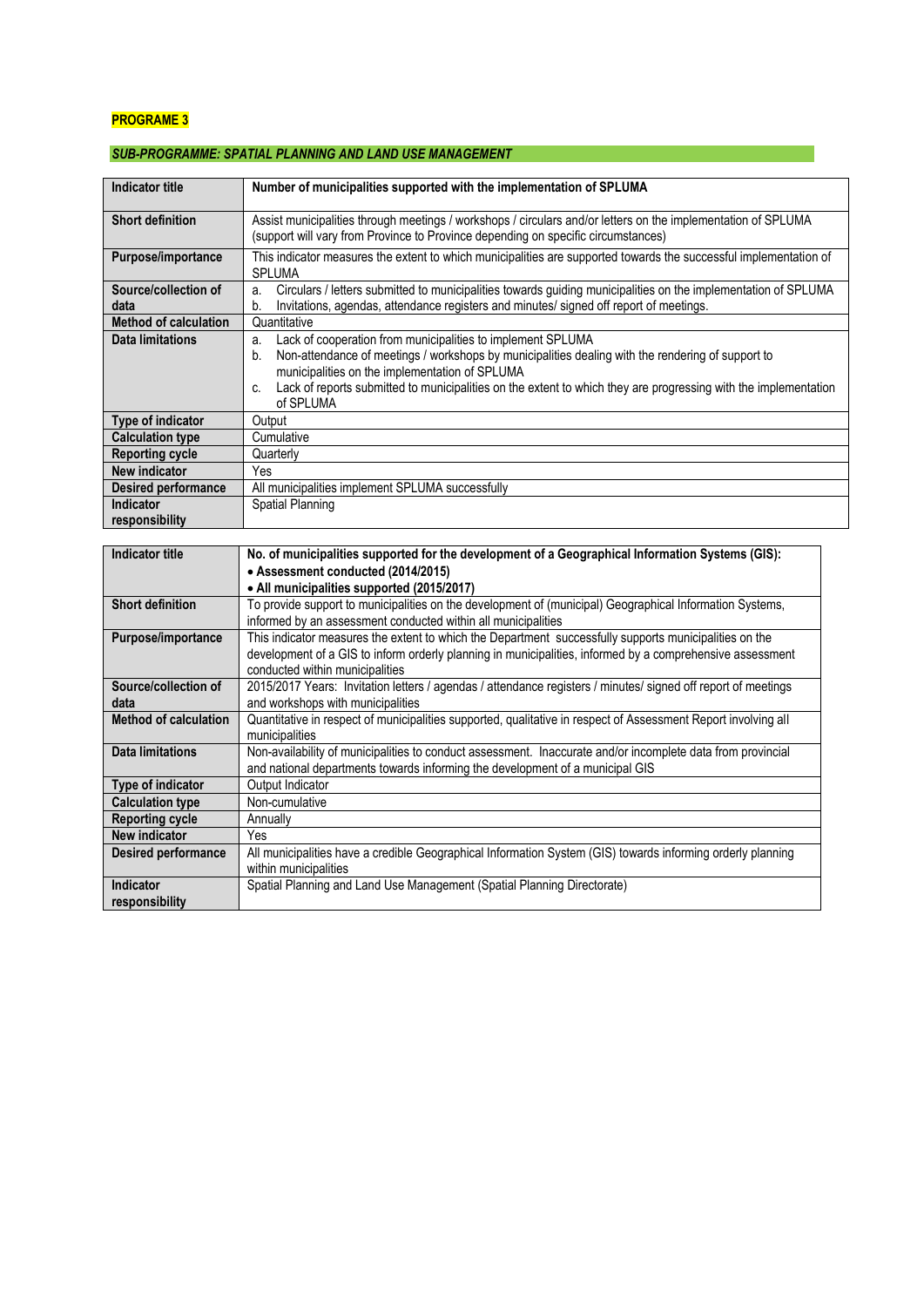| <b>Indicator title</b>       | No. of municipalities supported with the compilation of Spatial Development Frameworks in terms of                |
|------------------------------|-------------------------------------------------------------------------------------------------------------------|
|                              | SPLUMA.                                                                                                           |
| <b>Short definition</b>      | To support municipalities on the compilation of Spatial Development Frameworks in terms of SPLUMA                 |
|                              | requirements.                                                                                                     |
| Purpose/importance           | This indicator measures the extent to which the Department supports municipalities to compile credible Spatial    |
|                              | Development Frameworks towards informing orderly planning in municipalities                                       |
| Source/collection of         | Invitation letters / agendas / attendance registers / minutes of meetings / signed off report with municipalities |
| data                         |                                                                                                                   |
| <b>Method of calculation</b> | Quantitative: sum of municipalities supported                                                                     |
| <b>Data limitations</b>      | Limited input of national and provincial departments in the spatial development framework development             |
|                              | process / poor participation of municipal officials and the public                                                |
| Type of indicator            | Output Indicator                                                                                                  |
| <b>Calculation type</b>      | Non-cumulative                                                                                                    |
| <b>Reporting cycle</b>       | Annually                                                                                                          |
| New indicator                | No.                                                                                                               |
| <b>Desired performance</b>   | All municipalities have credible and implementable Spatial Development Frameworks of a high technical quality     |
|                              | towards informing orderly municipal planning.                                                                     |
| <b>Indicator</b>             | Spatial Planning and Land Use Management (Spatial Planning Directorate)                                           |
| responsibility               |                                                                                                                   |

| <b>Indicator title</b>       | No. of municipalities supported with the compilation of Land Use Management Schemes in terms of<br><b>SPLUMA.</b>                                                                                     |
|------------------------------|-------------------------------------------------------------------------------------------------------------------------------------------------------------------------------------------------------|
| <b>Short definition</b>      | To provide support to municipalities through workshops and/or meetings on the compilation of Land Use<br>Management Schemes as per SPLUMA requirement.                                                |
| Purpose/importance           | This indicators measures the extent to which the Department successfully assists and/or support municipalities<br>with the compilation of Land Use Management Schemes in terms of SPLUMA requirements |
| Source/collection of<br>data | Invitation letters / agendas / attendance registers / minutes of meetings/signed off reports with municipalities                                                                                      |
| <b>Method of calculation</b> | Quantitative: sum of municipalities supported                                                                                                                                                         |
| Data limitations             | Unavailability of credible information relating to current land use rights / poor participation of municipal officials                                                                                |
|                              | in scheduled workshops / meetings.                                                                                                                                                                    |
| Type of indicator            | Output Indicator                                                                                                                                                                                      |
| <b>Calculation type</b>      | Non-cumulative                                                                                                                                                                                        |
| <b>Reporting cycle</b>       | Annually                                                                                                                                                                                              |
| New indicator                | No.                                                                                                                                                                                                   |
| <b>Desired performance</b>   | All municipalities have implementable Land Use Management Schemes of a high technical quality towards                                                                                                 |
|                              | informing orderly municipal planning.                                                                                                                                                                 |
| <b>Indicator</b>             | Spatial Planning and Land Use Management (Spatial Planning Directorate)                                                                                                                               |
| responsibility               |                                                                                                                                                                                                       |

| <b>Indicator title</b>       | No. of meetings held by the Provincial Land Use Management Forum                                                |
|------------------------------|-----------------------------------------------------------------------------------------------------------------|
| <b>Short definition</b>      | To ensure that the Provincial Land Use Management Forum meets as per meeting schedules, with the full           |
|                              | participation of representatives from national and provincial departments, municipalities and private planners. |
| Purpose/importance           | This indicators measures the extent to which the Provincial Land Use Management Forum meets in                  |
|                              | accordance with approved meeting schedules as a platform to discuss and capacitate stakeholders on matters      |
|                              | related to town planning                                                                                        |
| Source/collection of         | Invitation letters / agendas / attendance registers / Signed off report of the meeting                          |
| data                         |                                                                                                                 |
| <b>Method of calculation</b> | Quantitative: sum of meetings held                                                                              |
| Data limitations             | Limited input and/or poor participation by participants                                                         |
| Type of indicator            | Output Indicator                                                                                                |
| <b>Calculation type</b>      | Cumulative                                                                                                      |
| <b>Reporting cycle</b>       | Quarterly                                                                                                       |
| New indicator                | No                                                                                                              |
| <b>Desired performance</b>   | Representatives from national/provincial departments, municipalities and private planners attend and            |
|                              | participate actively in meetings of the Provincial Land Use Management forum as a platform for discussions      |
|                              | and capacity building on matters related to town planning                                                       |
| <b>Indicator</b>             | Spatial Planning and Land Use Management (Spatial Planning Directorate)                                         |
| responsibility               |                                                                                                                 |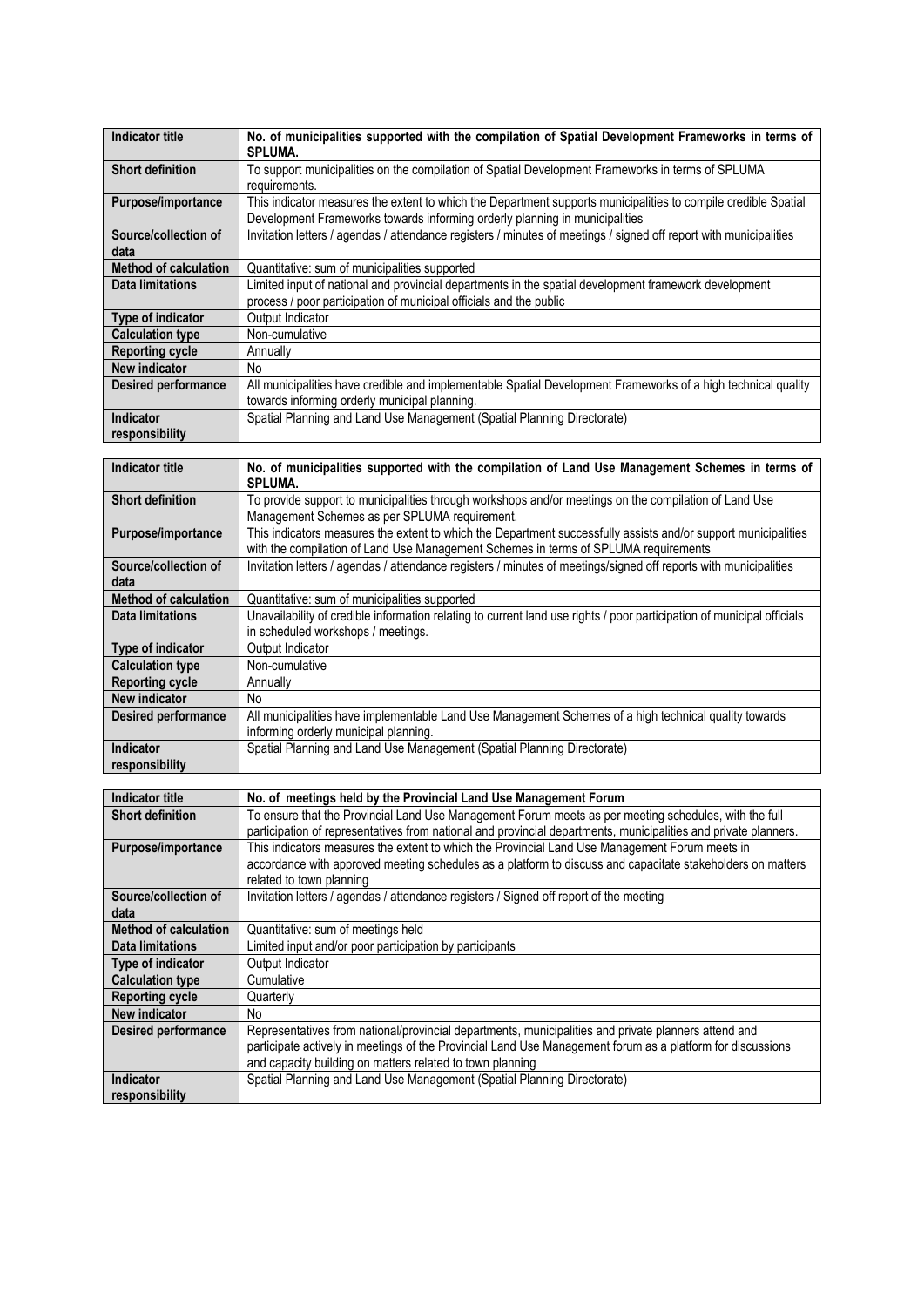| Indicator title         | No. of municipalities supported to implement SDFs                                                                  |
|-------------------------|--------------------------------------------------------------------------------------------------------------------|
| <b>Short definition</b> | To support municipalities to implement Spatial Development Frameworks.                                             |
| Purpose/importance      | This indicator measures the support by the Department to municipalities to execute (a) development in line with    |
|                         | Spatial Development Frameworks and to execute (b) Spatial Development Framework proposals, towards                 |
|                         | ensuring orderly planning in municipalities.                                                                       |
| Source/collection of    | Invitation letters / agendas / attendance registers / minutes / signed-off reports of meetings with municipalities |
| data                    |                                                                                                                    |
| Method of               | Quantitative: sum of municipalities supported.                                                                     |
| calculation             |                                                                                                                    |
| <b>Data limitations</b> | None.                                                                                                              |
| Type of indicator       | Output Indicator                                                                                                   |
| <b>Calculation type</b> | Cumulative.                                                                                                        |
| <b>Reporting cycle</b>  | Quarterly.                                                                                                         |
| New indicator           | No.                                                                                                                |
| <b>Desired</b>          | Spatial Development Frameworks are implemented towards ensuring orderly municipal planning.                        |
| performance             |                                                                                                                    |
| <b>Indicator</b>        | Spatial Planning and Land Use Management (Spatial Planning Directorate)                                            |
| responsibility          |                                                                                                                    |

#### *SUB-PROGRAMME: INTEGRATED DEVELOPMENT PLANNING*

|                              | Number of municipalities supported with the development of legally compliant IDPs                                     |
|------------------------------|-----------------------------------------------------------------------------------------------------------------------|
| Indicator title              |                                                                                                                       |
| <b>Short definition</b>      | Assist municipalities through meetings and/or workshops on the development of legally compliant IDPs                  |
|                              | This indicator measures the extent to which municipalities are supported through meetings / workshops on the          |
| Purpose/importance           | development of legally compliance IDPS in line with legislative requirements                                          |
|                              | Invitations, agenda, attendance register.<br>$\bullet$                                                                |
| Source/collection of         | Monthly Signed-off report indicating the extent to which municipalities have developed legally-compliant<br>$\bullet$ |
| data                         | <b>IDPs</b>                                                                                                           |
| <b>Method of calculation</b> | Quantitative                                                                                                          |
|                              | Lack of response from municipalities to indicate process followed during the development of their IDPs                |
| Data limitations             | Municipal IDPs not compliant with legal requirements                                                                  |
| Type of indicator            | Output                                                                                                                |
| <b>Calculation type</b>      | Cumulative                                                                                                            |
| <b>Reporting cycle</b>       | Annual                                                                                                                |
| New indicator                | Yes                                                                                                                   |
| <b>Desired performance</b>   | All municipalities have developed and adopted legally-compliant IDPs                                                  |
| <b>Indicator</b>             | Integrated Development Planning                                                                                       |
| responsibility               |                                                                                                                       |

| <b>Indicator title</b>       | No. of municipalities monitored on the adoption of their IDPs:                                                |
|------------------------------|---------------------------------------------------------------------------------------------------------------|
|                              |                                                                                                               |
|                              | Metro                                                                                                         |
|                              | <b>District</b>                                                                                               |
|                              | Local                                                                                                         |
| <b>Short definition</b>      | To monitor and report on the extent that municipalities comply with the IDP/budget processes as stated in     |
|                              | chapter 5 of the MSA and the time-frames stipulated in the MFMA. This will be done through written requests   |
|                              | to municipalities to submit their IDP/budget process plans which meets the legislative requirements           |
| Purpose/importance           | This indicators measures the extent to which municipalities have a legally compliant IDP in place within      |
|                              | required time-frames and in compliance with Chapter 5 of the Municipal Systems Act                            |
| Source/collection of         | Letters, council resolution, signed off adoption template report                                              |
| data                         |                                                                                                               |
| <b>Method of calculation</b> | Quantitative                                                                                                  |
| Data limitations             | Non compliance of municipalities to legislation and late submission to Cogta                                  |
| <b>Type of indicator</b>     | Output Indicator                                                                                              |
| <b>Calculation type</b>      | Non-cumulative                                                                                                |
| <b>Reporting cycle</b>       | Annually                                                                                                      |
| New indicator                | No                                                                                                            |
| <b>Desired performance</b>   | Adhering to time frames in the adoption process, submitting the necessary documents (i.e. Council resolution) |
|                              | to Cogta in preparation of the IDP assessment                                                                 |
| <b>Indicator</b>             | Directorate IDP and LED                                                                                       |
| responsibility               |                                                                                                               |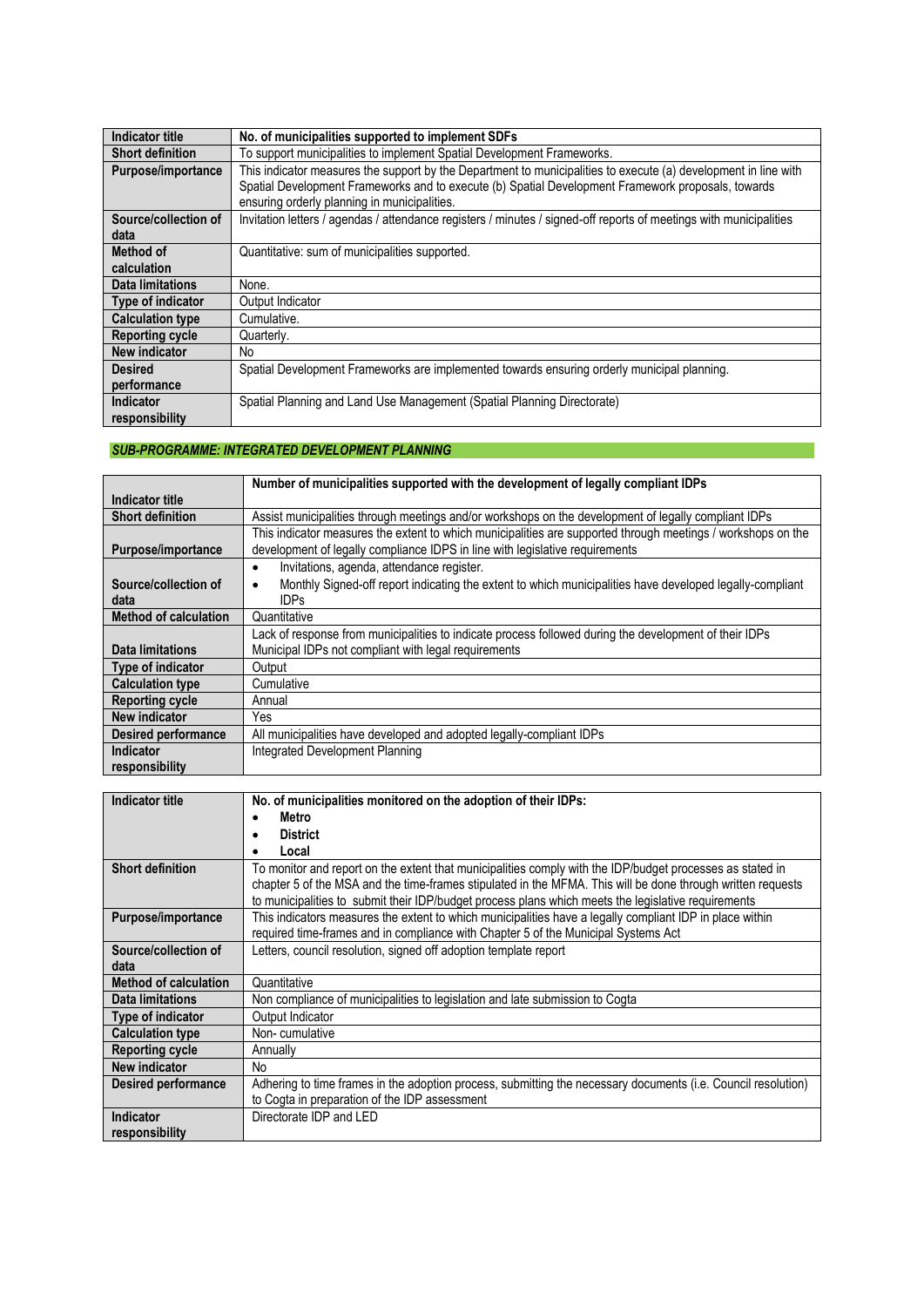| <b>Indicator title</b>       | No. of support initiatives implemented towards improving IDP processes:                                                                                                                                                                                                                                                                                                                      |
|------------------------------|----------------------------------------------------------------------------------------------------------------------------------------------------------------------------------------------------------------------------------------------------------------------------------------------------------------------------------------------------------------------------------------------|
|                              | <b>Provincial IDP Managers Forum</b>                                                                                                                                                                                                                                                                                                                                                         |
|                              | <b>Provincial IDP Assessment Session</b>                                                                                                                                                                                                                                                                                                                                                     |
| <b>Short definition</b>      | To co-ordinate, facilitate and support municipalities through workshops, forums and capacity building sessions<br>in collaboration with other participants (i.e. SoE's, Sector Departments, SALGA, etc)                                                                                                                                                                                      |
| Purpose/importance           | The indicator seeks to strengthen the capacity of municipalities to have legally compliant IDP's by discussing<br>IDP-related developmental processes and by creating space for information sharing and knowledge exchange.<br>Furthermore, these initiatives assist municipalities to obtain inputs and comments on national and provincial<br>processes that have an impact on their IDPs. |
| Source/collection of         | Invitations, agenda, attendance register, minutes/presentations made in the meeting or workshop and                                                                                                                                                                                                                                                                                          |
| data                         | Provincial IDP assessment report                                                                                                                                                                                                                                                                                                                                                             |
| <b>Method of calculation</b> | Quantitative                                                                                                                                                                                                                                                                                                                                                                                 |
| Data limitations             | Inconsistency with regard to sector departments representatives during planning Forums and during<br>assessment sessions                                                                                                                                                                                                                                                                     |
| Type of indicator            | Output Indicator                                                                                                                                                                                                                                                                                                                                                                             |
| <b>Calculation type</b>      | Non cumulative                                                                                                                                                                                                                                                                                                                                                                               |
| <b>Reporting cycle</b>       | Quarterly and Annually                                                                                                                                                                                                                                                                                                                                                                       |
| New indicator                | N <sub>o</sub>                                                                                                                                                                                                                                                                                                                                                                               |
| <b>Desired performance</b>   | Effective initiatives which yields meaningful planning and support to municipalities                                                                                                                                                                                                                                                                                                         |
| <b>Indicator</b>             | Directorate IDP and LED                                                                                                                                                                                                                                                                                                                                                                      |
| responsibility               |                                                                                                                                                                                                                                                                                                                                                                                              |

### *SUB-PROGRAMME: DISASTER MANAGEMENT*

| <b>Indicator title</b>       | Functional Disaster Management Centre (It does not being targeted in the APP)                                           |
|------------------------------|-------------------------------------------------------------------------------------------------------------------------|
| <b>Short definition</b>      | To ensure the functionality of the Provincial Disaster Management Centre towards guiding the development of             |
|                              | frameworks for disaster risk management policies and legislation, facilitating and monitoring the                       |
|                              | implementation thereof as well as facilitating and guiding cross-functional and multi-disciplinary disaster risk        |
|                              | management activities among the various organs of state within the Province                                             |
| Purpose/importance           | This indicator measures the extent to which the Provincial Disaster Management Centre is fully functional, thereby      |
|                              | ensuring that the Centre provides strategic direction and leadership to all stakeholders within the Province on matters |
|                              | related to risk planning, mitigation and -management and ensuring that disaster management within the Province is       |
|                              | dealt with in an integrated and coordinated manner.                                                                     |
| Source/collection of         | Approved Provincial Disaster Management Plan and - DM Programmes initiated and implemented proof that it                |
| data                         | was made available to all stakeholders.                                                                                 |
|                              | Capacity Development programmes (Invitations, attendance register and program)                                          |
|                              | Approved Provincial DM Framework                                                                                        |
| <b>Method of calculation</b> | Qualitative                                                                                                             |
| Data limitations             | Budget constraints within the Department                                                                                |
| <b>Type of indicator</b>     | Output Indicator                                                                                                        |
| <b>Calculation type</b>      | Non cumulative                                                                                                          |
| <b>Reporting cycle</b>       | Annually                                                                                                                |
| New indicator                | Yes                                                                                                                     |
| <b>Desired performance</b>   | A fully functional Provincial Disaster Management Centre towards ensuring that disaster planning, - mitigation          |
|                              | and - management within the Province are dealt with in an integrated and coordinated manner                             |
| <b>Indicator</b>             | Disaster Management (Provincial Disaster Management Centre)                                                             |
| responsibility               |                                                                                                                         |

*2*

| Indicator title              | Provincial Fire Brigade services established by the target date.                                             |
|------------------------------|--------------------------------------------------------------------------------------------------------------|
| <b>Short definition</b>      | To support municipalities through letters, circulars, meetings and/or workshops on the establishment of fire |
|                              | brigade services                                                                                             |
| Purpose/importance           | This indicator measures the extent to which municipalities are supported through meetings and/or workshops   |
|                              | towards establishing fire brigade services                                                                   |
| Source/collection of         | Invitations, agendas, attendance registers and minutes of meetings / workshops held with municipalities      |
| data                         | on the establishment of fire brigade services                                                                |
|                              | Signed-off report submitted on the extent to which municipalities were supported on the establishment of     |
|                              | fire brigade services                                                                                        |
| <b>Method of calculation</b> | Qualitative                                                                                                  |
| <b>Data limitations</b>      | Budget constraints within the Department                                                                     |
| Type of indicator            | Output Indicator                                                                                             |
| <b>Calculation type</b>      | Non cumulative                                                                                               |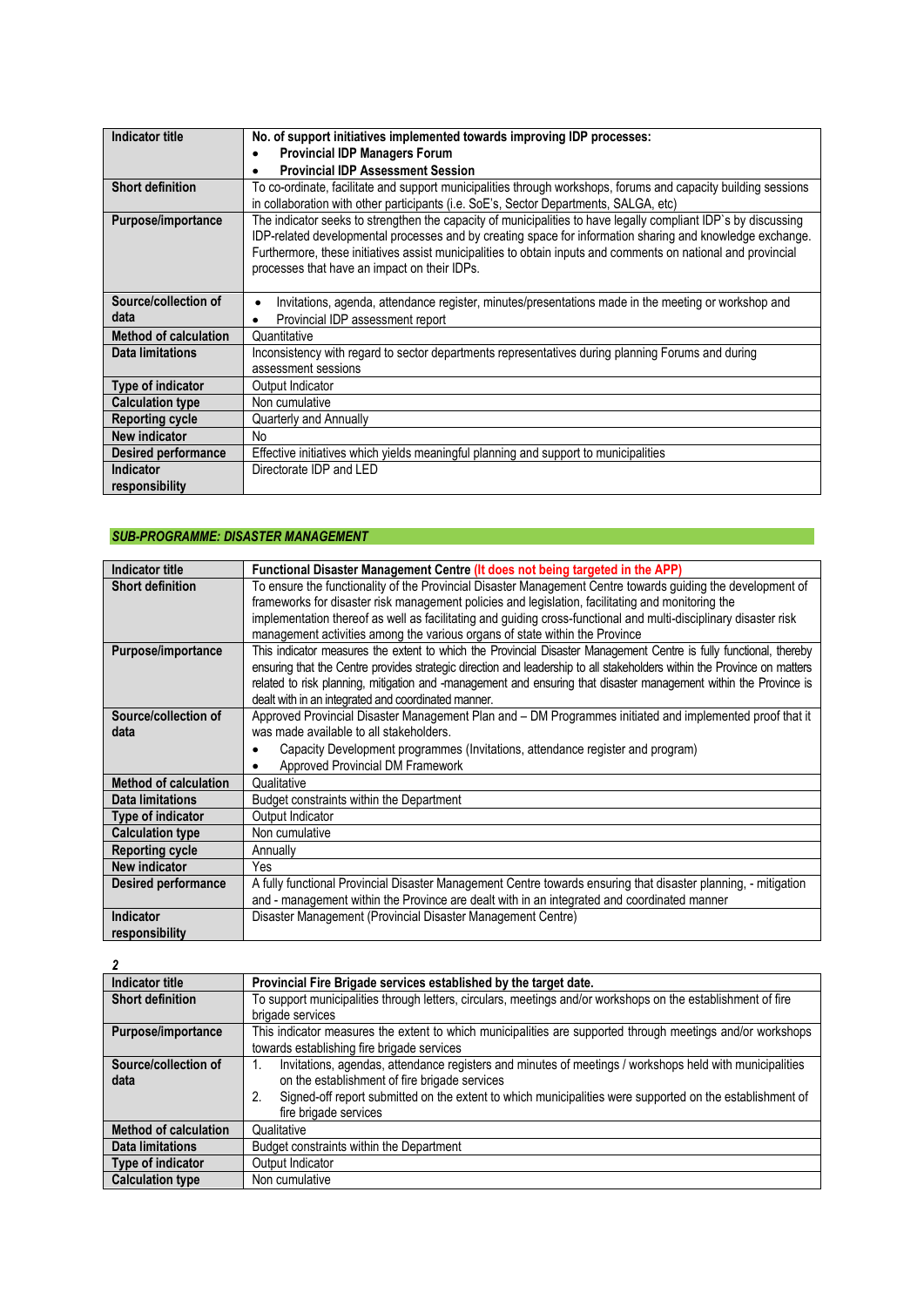| <b>Reporting cycle</b> | Annually                                                    |
|------------------------|-------------------------------------------------------------|
| New indicator          | No                                                          |
| Desired performance    | All municipalities have established fire brigade services   |
| Indicator              | Disaster Management (Provincial Disaster Management Centre) |
| responsibility         |                                                             |

| <b>Indicator title</b>       | No. of District Municipalities supported on Disaster Management Advisory Forum                                               |
|------------------------------|------------------------------------------------------------------------------------------------------------------------------|
| <b>Short definition</b>      | To ensure that the Municipal DM Advisory Forums meet in accordance with pre-determined dates towards                         |
|                              | creating a discussion and information sharing platform to all relevant role-players / stakeholders in disaster<br>management |
|                              |                                                                                                                              |
| Purpose/importance           | This indicator measures the extent to which the Municipal DM Advisory Forums meet in accordance with pre-                    |
|                              | determined meeting schedules, involving all identified stakeholders, thereby enhancing disaster planning, -                  |
|                              | mitigation and -management within the Province                                                                               |
| Source/collection of         | Invitations, agendas, attendance registers and minutes of meetings of the Municipal DM Advisory Forums                       |
| data                         |                                                                                                                              |
| <b>Method of calculation</b> | Quantitative: sum of meetings held                                                                                           |
| Data limitations             | Non-attendance of participants in meetings, non-approval of pre-determined meeting schedule                                  |
| Type of indicator            | Output Indicator                                                                                                             |
| <b>Calculation type</b>      | Cumulative                                                                                                                   |
| <b>Reporting cycle</b>       | Quarterly                                                                                                                    |
| New indicator                | No.                                                                                                                          |
| <b>Desired performance</b>   | The Provincial DM Advisory Forum is fully functional and represented by all stakeholders and meets regularly                 |
|                              | towards enhancing disaster planning, -mitigation and -management within the Free State Province                              |
| <b>Indicator</b>             | Disaster Management (Provincial Disaster Management Centre)                                                                  |
| responsibility               |                                                                                                                              |

| <b>Indicator title</b>       | No of District Municipalities supported on Disaster Risk Management Plans.                                                |
|------------------------------|---------------------------------------------------------------------------------------------------------------------------|
| <b>Short definition</b>      | To capacitate, in partnership with District Municipalities, all local municipalities on the development and/or            |
|                              | review of (municipal) Disaster Management Risk Management Plans through meetings and workshops                            |
| Purpose/importance           | This indicator measures the extent to which the Department, in partnership with District Municipalities, capacitate local |
|                              | municipalities on the development and/or review of (municipal) Disaster Management Risk Management Plans, thereby         |
|                              | promoting disaster management planning, mitigation and -management in the Province                                        |
| Source/collection of         | Invitations, agendas, attendance registers and minutes of meetings held with district and metropolitan                    |
| data                         | municipalities on matters related to the development, review and implementation of their disaster risk                    |
|                              | management plans                                                                                                          |
| <b>Method of calculation</b> | Quantitative: sum of local municipalities supported in partnership with district municipalities                           |
| Data limitations             | Lack of capacity within district municipalities to support local municipalities / non-attendance of meetings /            |
|                              | workshops by local municipalities / lack of capacity within local municipalities / non-submission of                      |
|                              | signed/approved disaster management plans by local municipalities                                                         |
| Type of indicator            | Output Indicator                                                                                                          |
| <b>Calculation type</b>      | Cumulative                                                                                                                |
| <b>Reporting cycle</b>       | Quarterly                                                                                                                 |
| New indicator                | No.                                                                                                                       |
| <b>Desired performance</b>   | All local municipalities Approved (local) Disaster Management Plans as provided by local municipalities                   |
| Indicator                    | Disaster Management (Provincial Disaster Management Centre)                                                               |
| responsibility               |                                                                                                                           |

| <b>Indicator title</b>       | No. of reports produced on the state of Disaster Management in the Province                                                                                                                                                                                                                                                                                                                                                                                                                                                                                                     |
|------------------------------|---------------------------------------------------------------------------------------------------------------------------------------------------------------------------------------------------------------------------------------------------------------------------------------------------------------------------------------------------------------------------------------------------------------------------------------------------------------------------------------------------------------------------------------------------------------------------------|
| <b>Short definition</b>      | To monitor and report to the HoD on the state of disaster management in the FS Province                                                                                                                                                                                                                                                                                                                                                                                                                                                                                         |
| Purpose/importance           | This indicator serves to measure the state of disaster management in the Province, and more specifically in<br>relation to the following:<br>Disaster Management activities:<br>The results of the Provincial Disaster Management Centre's monitoring of risk reduction initiatives;<br>Disasters and major incidents that occurred in the province;<br>$\bullet$<br>The classification, magnitude and severity of these disasters and major incidents;<br>$\bullet$<br>Progress with the preparation, updating and implementation of disaster management plans and strategies. |
| Source/collection of<br>data | Bi-annual signed off reports.                                                                                                                                                                                                                                                                                                                                                                                                                                                                                                                                                   |
| <b>Method of calculation</b> | Quantitative                                                                                                                                                                                                                                                                                                                                                                                                                                                                                                                                                                    |
| Data limitations             | Lack of response from all disaster management role-players to provide accurate and up to date information to<br>the Department within due dates                                                                                                                                                                                                                                                                                                                                                                                                                                 |
| Type of indicator            | Output Indicator                                                                                                                                                                                                                                                                                                                                                                                                                                                                                                                                                                |
| <b>Calculation type</b>      | Cumulative: sum of reports                                                                                                                                                                                                                                                                                                                                                                                                                                                                                                                                                      |
| <b>Reporting cycle</b>       | Bi-annually                                                                                                                                                                                                                                                                                                                                                                                                                                                                                                                                                                     |
| <b>New indicator</b>         | No.                                                                                                                                                                                                                                                                                                                                                                                                                                                                                                                                                                             |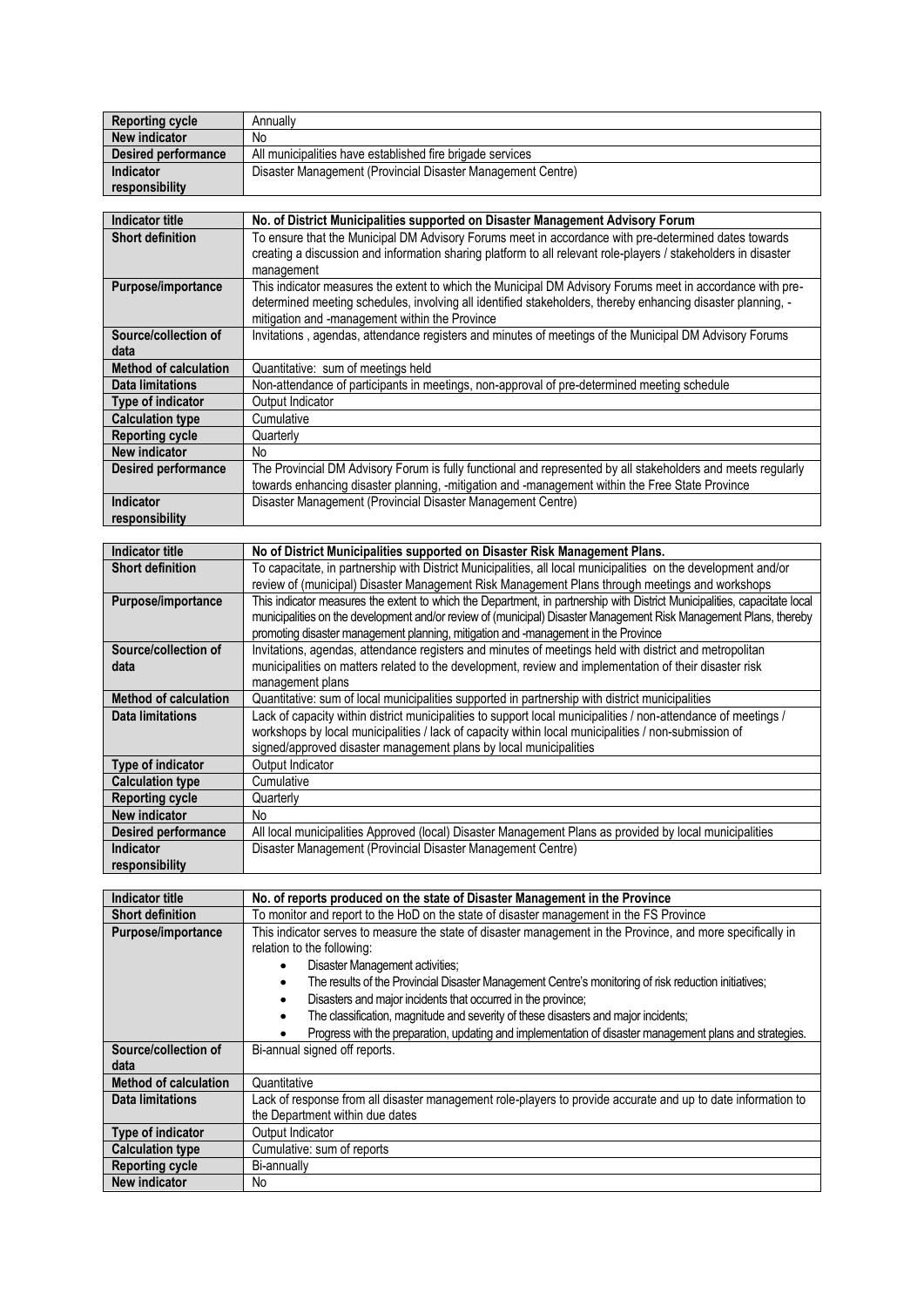| <b>Desired performance</b> | Accurate and comprehensive information is collected and made available on the state of disaster management<br>within the Province |
|----------------------------|-----------------------------------------------------------------------------------------------------------------------------------|
| Indicator                  | Disaster Management (Provincial Disaster Management Centre)                                                                       |
| responsibility             |                                                                                                                                   |

| <b>Indicator title</b>       | No. of reports produced on the functionality of the Provincial Disaster Management Centre                  |
|------------------------------|------------------------------------------------------------------------------------------------------------|
| <b>Short definition</b>      | To monitor and report on the state of functional Provincial DM centre in the FS Province                   |
| Purpose/importance           | This indicator measures the state of functional DM centre in the FS Province.                              |
| Source/collection of         | Signed off quarterly reports                                                                               |
| data                         |                                                                                                            |
| <b>Method of calculation</b> | Quantitative: sum of reports                                                                               |
| <b>Data limitations</b>      | Failure by local authorities to provide monthly reports dealing with the rendering of fire services to the |
|                              | Department within due dates                                                                                |
| Type of indicator            | Output Indicator                                                                                           |
| <b>Calculation type</b>      | Non-cumulative                                                                                             |
| <b>Reporting cycle</b>       | Quarterly                                                                                                  |
| New indicator                | No.                                                                                                        |
| <b>Desired performance</b>   | All local authorities reports on the status of fire services to the Department on a monthly basis towards  |
|                              | enabling the Department to perform its oversight functions as required by the Constitution                 |
| Indicator                    | Disaster Management (Provincial Disaster Management Centre)                                                |
| responsibility               |                                                                                                            |

# *SUB-PROGRAMME: LOCAL ECONOMIC DEVELOPMENT*

|                              | Number of municipalities supported to implement Local Economic Development projects in line with               |
|------------------------------|----------------------------------------------------------------------------------------------------------------|
| <b>Indicator title</b>       | municipal LED strategies                                                                                       |
|                              | Support municipalities through meetings / workshops / letters / circulars to develop and/or review Local<br>a. |
|                              | Economic Development Strategies with high impact and sustainable programmes aligned to the national            |
|                              | LED framework, approved by the Council.                                                                        |
|                              | LED projects funded and implemented in municipalities.<br>b.                                                   |
|                              | Sustainable LED Projects generate own revenue/income without dependency on grant funding in the<br>C.          |
| <b>Short definition</b>      | long term                                                                                                      |
|                              | This indicator measures the extent to which municipalities are supported to implement LED projects in line     |
| Purpose/importance           | with (updated) municipal LED strategies                                                                        |
|                              | Invitations / agendas / attendance registers<br>a.                                                             |
|                              | Letters submitted to municipalities towards guiding them on the identification of LED projects<br>b.           |
| Source/collection of         | Signed-off provincial report on the status of funded LED projects in line with (updated) municipal LED<br>C.   |
| data                         | strategies                                                                                                     |
| <b>Method of calculation</b> | Quantitative                                                                                                   |
|                              | Lack of credible information provided by municipalities<br>a.                                                  |
|                              | Lack of response by municipalities to report on the status of funded LED projects in line with their<br>b.     |
|                              | (updated) LED strategies                                                                                       |
|                              | Non-attendance of municipalities in meetings / workshops arranged by the Department to assist them on<br>C.    |
| Data limitations             | matters related to LED (e.g. projects / strategy)                                                              |
| Type of indicator            | Output                                                                                                         |
| <b>Calculation type</b>      | Cumulative                                                                                                     |
| <b>Reporting cycle</b>       | Quarterly                                                                                                      |
| New indicator                | <b>New</b>                                                                                                     |
|                              | All municipalities have implemented LED projects in line with their (updated) LED strategies towards           |
| <b>Desired performance</b>   | improving job creation                                                                                         |
| Indicator                    |                                                                                                                |
| responsibility               | Local Economic Development                                                                                     |

|                         | Number of Municipalities monitored to reduce cost-of-doing business through Red Tape intervention            |
|-------------------------|--------------------------------------------------------------------------------------------------------------|
| Indicator title         | (DTI - DESTEA indicator)                                                                                     |
|                         | Monitor and report on the extent to which municipalities have identified and eliminated red tape within      |
|                         | municipalities towards reducing cost-of-doing business towards improving investment attraction and retention |
| <b>Short definition</b> | at the local sphere of government                                                                            |
|                         | This indicator measures the extent to which municipalities have successfully identified and reduced red tape |
| Purpose/importance      | within municipalities towards reducing cost-of-doing business                                                |
| Source/collection of    |                                                                                                              |
| data                    | There is no target for this indicator, this is function of DESTEA                                            |
| Method of calculation   | Quantitative                                                                                                 |
| <b>Data limitations</b> | Lack of credible reports provided by municipalities within required time-frames                              |
| Type of indicator       | Quantitative                                                                                                 |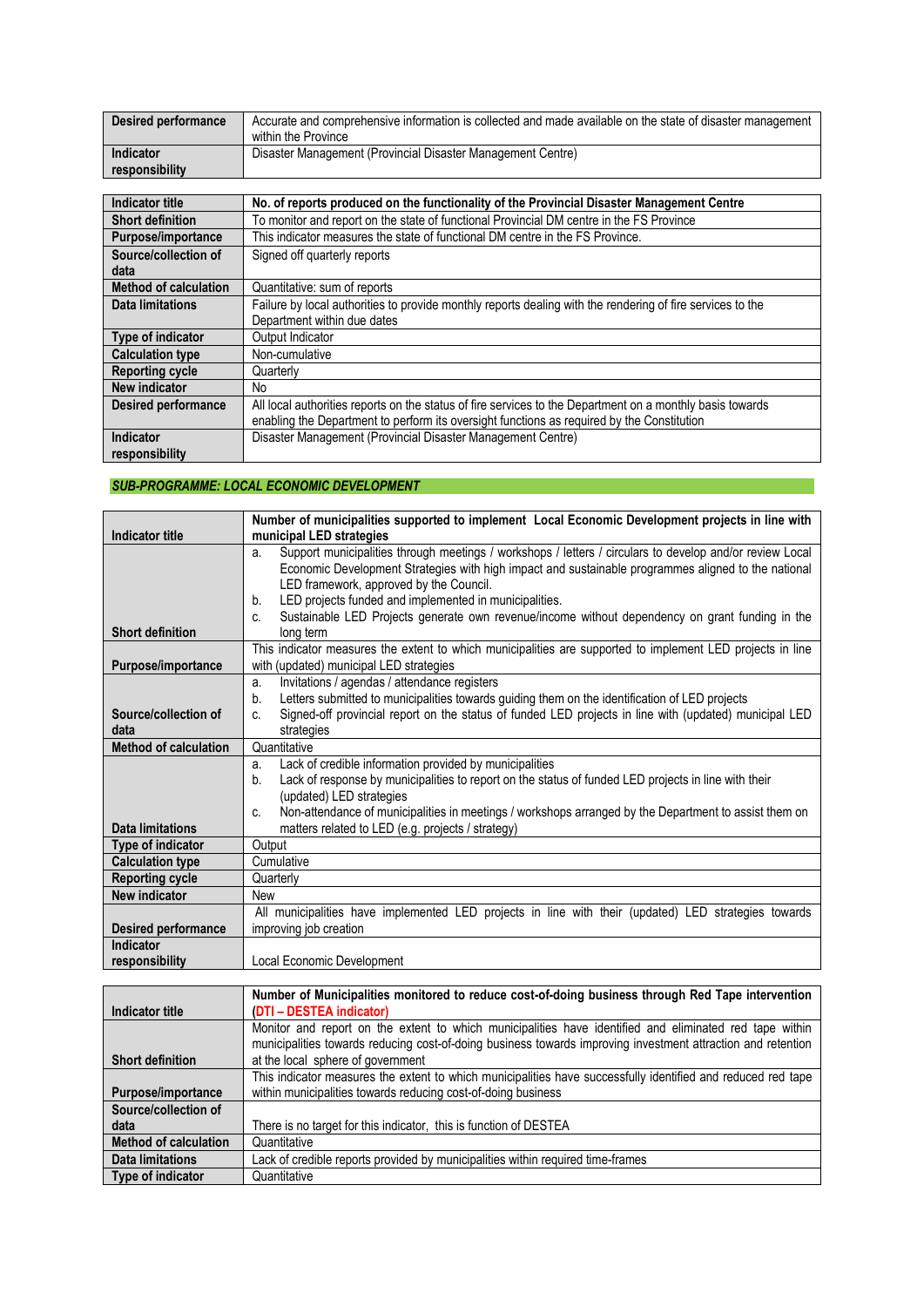| <b>Calculation type</b>    | Output                                                                                                 |
|----------------------------|--------------------------------------------------------------------------------------------------------|
| <b>Reporting cycle</b>     | Quarterly                                                                                              |
| New indicator              | Yes                                                                                                    |
|                            | All municipalities improve investment attraction and retention by identifying and eliminating red tape |
| <b>Desired performance</b> | contributing to high cost-of-doing business                                                            |
| Indicator                  |                                                                                                        |
| responsibility             | Local Economic Development                                                                             |

| <b>Indicator title</b>       | No. of work opportunities created through the CWP in municipalities                                                                                                                                        |
|------------------------------|------------------------------------------------------------------------------------------------------------------------------------------------------------------------------------------------------------|
| <b>Short definition</b>      | The Community Works Programme is coordinated effectively in the Province                                                                                                                                   |
| Purpose/importance           | This indicator measures the extent to which the Province successfully coordinates the Community Works<br>Programme towards provide employment safety nets, alleviate poverty and develop community members |
| Source/collection of         |                                                                                                                                                                                                            |
| data                         | There is no targets for this indicator, this is function of DESTEA                                                                                                                                         |
| <b>Method of calculation</b> | Quantitative                                                                                                                                                                                               |
| Data limitations             | Non- or late submission of reports with credible information from CWP implementing agents                                                                                                                  |
| Type of indicator            | Output                                                                                                                                                                                                     |
| <b>Calculation type</b>      | Cumulative                                                                                                                                                                                                 |
| <b>Reporting cycle</b>       | Quarterly                                                                                                                                                                                                  |
| New indicator                | No                                                                                                                                                                                                         |
| <b>Desired performance</b>   | The implementation of the CWP within the Province is effectively coordinated and monitored                                                                                                                 |
| Indicator                    | Local Economic Development                                                                                                                                                                                 |
| responsibility               |                                                                                                                                                                                                            |

| <b>Indicator title</b>       | No. of municipalities supported towards ensuring that they have:                                                                                                                                                      |
|------------------------------|-----------------------------------------------------------------------------------------------------------------------------------------------------------------------------------------------------------------------|
|                              | <b>Functional LED units</b>                                                                                                                                                                                           |
|                              | <b>Updated LED Strategies</b>                                                                                                                                                                                         |
| <b>Short definition</b>      | To support municipalities through capacity building workshops, regular meetings, the provision of information<br>on related LED issues, regular evaluation of LED Strategies and the evaluation of the human resource |
|                              | capacity of LED Units within municipalities                                                                                                                                                                           |
| Purpose/importance           | This indicator serves to measure the extent to which the Department supported municipalities towards creating                                                                                                         |
|                              | the required capacity to deliver on their mandate regarding the implementation of LED issues, thereby                                                                                                                 |
|                              | enhancing economic growth within their space                                                                                                                                                                          |
| Source/collection of         | Invitations / agendas / attendance registers and presentations of workshops held with municipalities on                                                                                                               |
| data                         | matters related to LED                                                                                                                                                                                                |
| <b>Method of calculation</b> | Quantitative: sum of municipalities supported                                                                                                                                                                         |
| Data limitations             | Budget and capacity limitations within municipalities regarding LED, non-availability of municipalities to                                                                                                            |
|                              | discuss matters related to LED / poor attendance of meetings by municipal stakeholders                                                                                                                                |
| Type of indicator            | Output Indicator                                                                                                                                                                                                      |
| <b>Calculation type</b>      | Cumulative                                                                                                                                                                                                            |
| <b>Reporting cycle</b>       | Quarterly                                                                                                                                                                                                             |
| New indicator                | No                                                                                                                                                                                                                    |
| <b>Desired performance</b>   | Municipalities effective and efficiently and effectively implement local economic development programmes                                                                                                              |
|                              | towards enhancing economic growth within their space                                                                                                                                                                  |
| <b>Indicator</b>             | Local Economic Development (IDP/LED Directorate)                                                                                                                                                                      |
| responsibility               |                                                                                                                                                                                                                       |

| <b>Indicator title</b>       | No. of municipalities supported on the establishment of business development forums established             |
|------------------------------|-------------------------------------------------------------------------------------------------------------|
| <b>Short definition</b>      | To facilitate the establishment of business development forums within municipal areas as a platform for LED |
|                              | stakeholders to discuss and enhance the successful implementation of LED initiatives / programmes           |
| Purpose/importance           | This indicator measures the extent to which the Department supports municipalities to establish business    |
|                              | development forums as partnerships between government and private business on the implementation of LED     |
|                              | initiatives / programmes                                                                                    |
| Source/collection of         | Invitations, agendas, attendance registers and minutes of meetings held with municipalities on the          |
| data                         | establishment of business development forums                                                                |
| <b>Method of calculation</b> | Quantitative: sum of municipalities supported                                                               |
| Data limitations             | Lack of participation by municipalities and other stakeholders / non-attendance of scheduled meetings by    |
|                              | stakeholders.                                                                                               |
| Type of indicator            | Output Indicator                                                                                            |
| <b>Calculation type</b>      | Cumulative                                                                                                  |
| <b>Reporting cycle</b>       | Quarterly                                                                                                   |
| New indicator                | No.                                                                                                         |
| <b>Desired performance</b>   | Business Development Forums are established and fully functional towards serving as a platform for LED      |
|                              | stakeholders towards enhancing economic growth within municipal boundaries                                  |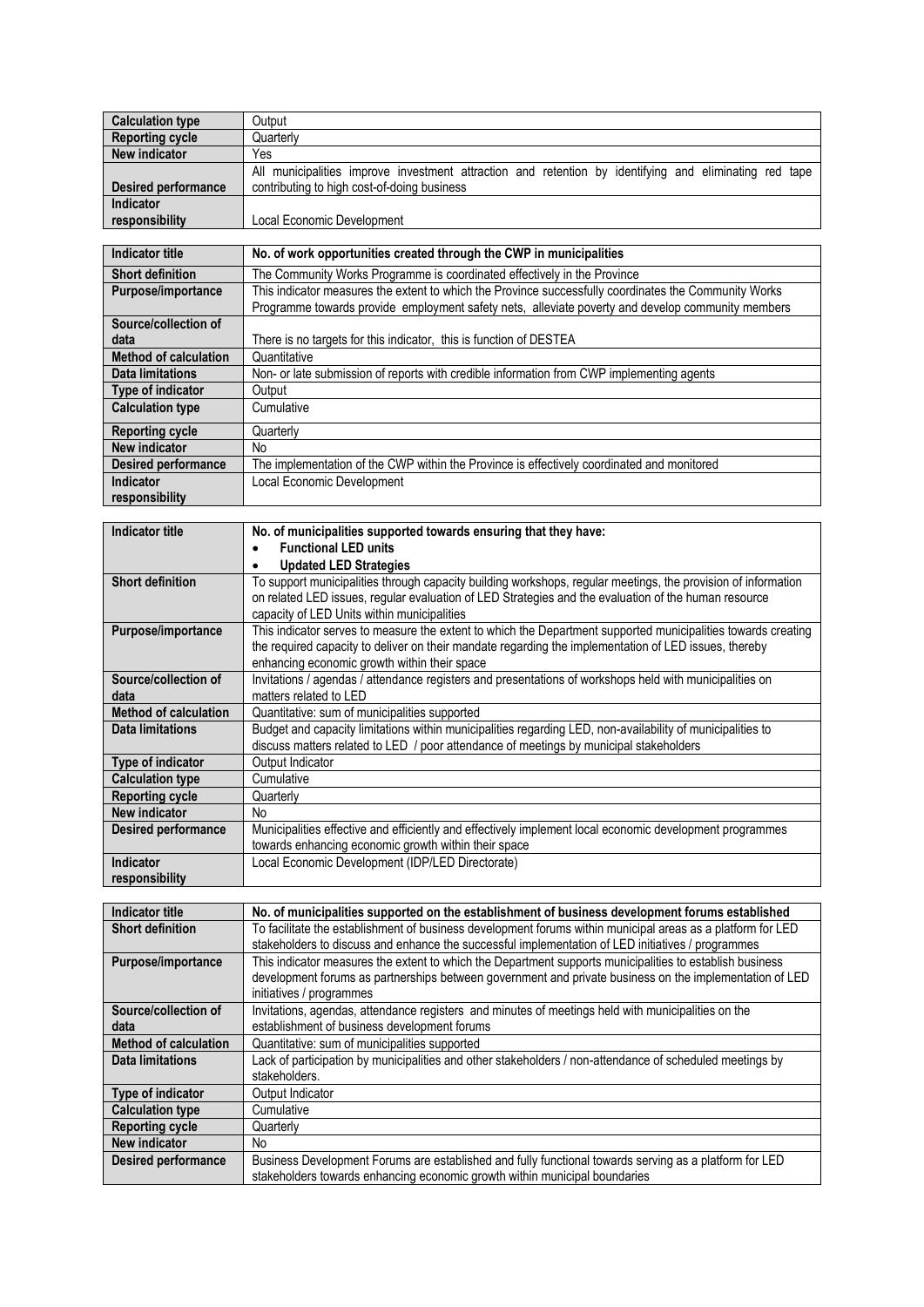| $\cdots$<br>Indicator | (IDP/LED)<br>Local Economic Development<br>∪lrectorate) |
|-----------------------|---------------------------------------------------------|
| responsibility        |                                                         |

#### *SUB-PROGRAMME: MUNICIPAL INFRASTRUCTURE AND FREE BASIC SERVICES*

|                              | No. of functional coordinating structures for infrastructure development and service delivery                        |
|------------------------------|----------------------------------------------------------------------------------------------------------------------|
|                              | <b>MIG Coordinating Forum</b><br>$\bullet$                                                                           |
|                              | <b>Energy Forum</b><br>٠                                                                                             |
| Indicator title              | <b>Basic Services Coordinating Forum</b><br>$\bullet$                                                                |
|                              | Effective (provincial) coordinating structure in place and functional towards improving municipal infrastructure     |
| <b>Short definition</b>      | development and related service delivery                                                                             |
|                              | This indicator measures the extent to which functional coordinating structures are in place in the Province          |
|                              | supported by sector departments towards coordinating and/or improving municipal infrastructure development and       |
| Purpose/importance           | effective and efficient operation and maintenance of infrastructure within municipalities.                           |
| Source/collection of         | Invitations, agendas, attendance registers and minutes of meetings held by provincial coordinating structures.       |
| data                         | Energy District forum minutes. (Sempe).                                                                              |
| <b>Method of calculation</b> | Quantitative                                                                                                         |
|                              | Lack of credible information provided by municipalities. Lack of attendance and/or participation in meetings of      |
| <b>Data limitations</b>      | (provincial) coordinating structures dealing with municipal infrastructure                                           |
| Type of indicator            | Output                                                                                                               |
| <b>Calculation type</b>      | Cumulative                                                                                                           |
| <b>Reporting cycle</b>       | Quarterly                                                                                                            |
| New indicator                | Yes                                                                                                                  |
|                              | All municipalities and sector departments attend and participate in meetings of (provincial) coordinating structures |
| <b>Desired performance</b>   | dealing with municipal infrastructure                                                                                |
| Indicator                    | Municipal Infrastructure monitoring and evaluation, FBS and partnership and Municipal technical services             |
| responsibility               | directorates.                                                                                                        |

|                              | No. of municipalities assessed against service delivery benchmarks:                                             |
|------------------------------|-----------------------------------------------------------------------------------------------------------------|
|                              | <b>District Municipality (Xhariep)</b>                                                                          |
| Indicator title              | <b>Local Municipalities</b><br>$\bullet$                                                                        |
| <b>Short definition</b>      | Measurement of municipal performance on the provision of basic services to households                           |
|                              | This indicator measures the extent to which municipalities are successfully monitored towards providing         |
| Purpose/importance           | access to basic services to households                                                                          |
| Source/collection of         | Sign-off reports with credible information from sector departments, municipalities and relevant entities on the |
| data                         | extent to which access to basic services is provided to households                                              |
| <b>Method of calculation</b> | Quantitative                                                                                                    |
|                              | Non-submissions of credible information within required time-frames by municipalities, sector departments and   |
| Data limitations             | relevant entities                                                                                               |
| Type of indicator            | Output                                                                                                          |
| <b>Calculation type</b>      | Cumulative                                                                                                      |
| <b>Reporting cycle</b>       | Six-monthly                                                                                                     |
| New indicator                | Yes                                                                                                             |
| <b>Desired performance</b>   | All municipalities provide access to basic services to households in the Province                               |
| <b>Indicator</b>             |                                                                                                                 |
| responsibility               | Municipal Infrastructure                                                                                        |

|                              | No. of municipalities supported with service delivery programmes                                                                                                                                                                                                                                                                                                            |
|------------------------------|-----------------------------------------------------------------------------------------------------------------------------------------------------------------------------------------------------------------------------------------------------------------------------------------------------------------------------------------------------------------------------|
|                              | <b>District Municipality</b>                                                                                                                                                                                                                                                                                                                                                |
| Indicator title              | <b>Local Municipality</b>                                                                                                                                                                                                                                                                                                                                                   |
| <b>Short definition</b>      | Municipalities are assisted through meetings and/or workshops on the planning, implementation, operation<br>and/or maintenance of municipal infrastructure programmes and projects towards improved service delivery                                                                                                                                                        |
| Purpose/importance           | This indicator measures the extent to which municipalities are supported to plan, implement, operate and/or<br>maintain municipal infrastructure programmes towards improved service delivery to the community                                                                                                                                                              |
| Source/collection of<br>data | (Signed-off) reports received from sector departments and relevant entities on the type and frequency of<br>support provided to municipalities on matters related to the development and implementation of infrastructure<br>programmes and/or projects to ensure effective service delivery to the community                                                               |
| <b>Method of calculation</b> | Quantitative                                                                                                                                                                                                                                                                                                                                                                |
| Data limitations             | Lack of credible information received from sector departments and relevant entities relating to assistance<br>provided to municipalities on municipal infrastructure planning and/or delivery.<br>Non-attendance of<br>municipalities, sector departments and/or relevant entities in meetings dealing with municipal infrastructure<br>development and/or -implementation. |
| Type of indicator            | Output                                                                                                                                                                                                                                                                                                                                                                      |
| <b>Calculation type</b>      | Cumulative                                                                                                                                                                                                                                                                                                                                                                  |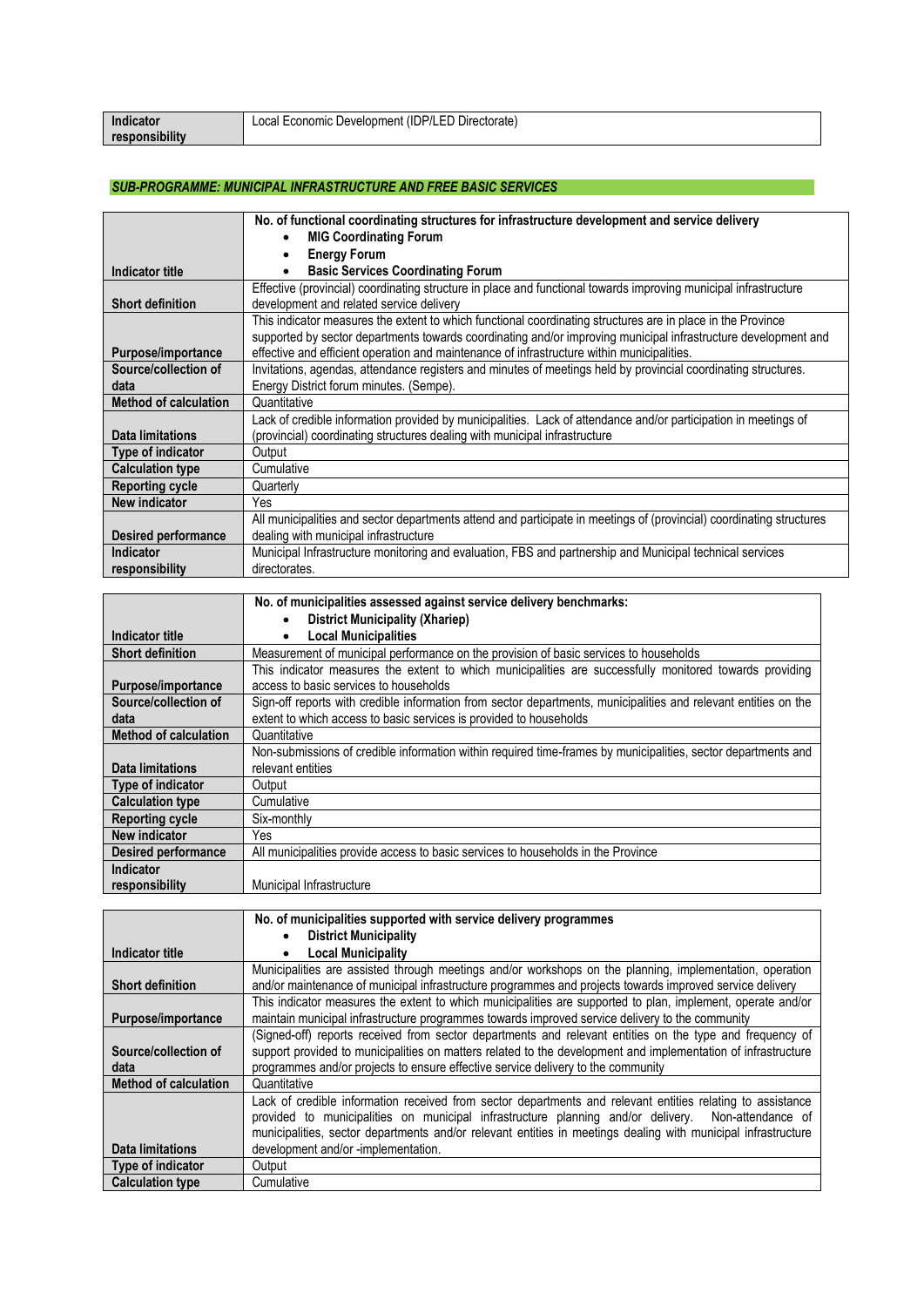| <b>Reporting cycle</b> | Quarterly                                                 |
|------------------------|-----------------------------------------------------------|
| New indicator          | Yes                                                       |
| Desired performance    | Improved municipal infrastructure planning and -delivery. |
| Indicator              |                                                           |
| responsibility         | Municipal Infrastructure                                  |

| Indicator title              | Number of municipalities supported to implement indigent policies                                                  |
|------------------------------|--------------------------------------------------------------------------------------------------------------------|
|                              | Provide support to municipalities through meetings and/or workshops in developing/reviewing indigent policies      |
| <b>Short definition</b>      | and/or updating indigent registers in alignment with the national policy framework                                 |
|                              | This indicator measures the extent to which municipalities are assisted to successfully implement their indigent   |
| Purpose/importance           | policies / registers towards providing free basic services to indigent households                                  |
| Source/collection of         | Invitations, attendance registers and singed off reports held with municipalities towards assisting municipalities |
| data                         | to align and implement their indigent policies and registers with the national policy framework                    |
| <b>Method of calculation</b> | Quantitative                                                                                                       |
|                              | Lack of credible information provided by municipalities. Non-attendance of meetings / workshops arranged           |
|                              | with municipalities towards assisting them on the development and/or review of their indigent policies and         |
| Data limitations             | registers with the national policy framework                                                                       |
| Type of indicator            | Output                                                                                                             |
| <b>Calculation type</b>      | Cumulative                                                                                                         |
| <b>Reporting cycle</b>       | Quarterly                                                                                                          |
| <b>New indicator</b>         | No.                                                                                                                |
|                              | All municipalities develop and/or review their indigent policies and registers with the national policy framework  |
| <b>Desired performance</b>   | towards providing access to free basic services to indigent households                                             |
| <b>Indicator</b>             |                                                                                                                    |
| responsibility               | Municipal Infrastructure                                                                                           |

| <b>Indicator title</b>                 | No. of reports submitted towards monitoring the extent to which qualifying households have access to<br>basic services                                                                 |
|----------------------------------------|----------------------------------------------------------------------------------------------------------------------------------------------------------------------------------------|
| <b>Short definition</b>                | to report eradication of backlogs on basic services                                                                                                                                    |
| Purpose/importance                     | To keep the HOD informed of access to basic services (Water, sanitation and electricity) by eradicating<br>backlogs within municipalities as required by Outcome 9 standard indicator. |
| Source/collection<br><b>of</b><br>data | Signed off reports                                                                                                                                                                     |
| <b>Method of calculation</b>           | Quantitative:                                                                                                                                                                          |
| Data limitations                       | Municipalities not submitting information.                                                                                                                                             |
| Type of indicator                      | Output Indicator                                                                                                                                                                       |
| <b>Calculation type</b>                | Cumulative                                                                                                                                                                             |
| <b>Reporting cycle</b>                 | Quarterly                                                                                                                                                                              |
| New indicator                          | No                                                                                                                                                                                     |
| <b>Desired performance</b>             | Well developed communities with access to all basic services                                                                                                                           |
| <b>Indicator</b><br>responsibility     | Municipal Infrastructure (Municipal Infrastructure monitoring and evaluation Directorate)                                                                                              |

*6*

| U                              |                                                                                                   |
|--------------------------------|---------------------------------------------------------------------------------------------------|
| Indicator title                | No. of reports submitted towards monitoring MIG Expenditure within municipalities                 |
|                                |                                                                                                   |
|                                |                                                                                                   |
|                                |                                                                                                   |
| <b>Short definition</b>        | To consolidate MIG financial performance in accordance with the DORA framework                    |
| Purpose/importance             | This indicator measures the extent to which municipalities report expenditure on the MIG          |
| Source/collection<br><b>of</b> | Consolidated DORA report for MIG                                                                  |
| data                           |                                                                                                   |
| <b>Method of calculation</b>   | Quantitative:                                                                                     |
| Data limitations               | Non compliance of municipalities                                                                  |
| Type of indicator              | Output Indicator                                                                                  |
| <b>Calculation type</b>        | Cumulative                                                                                        |
| <b>Reporting cycle</b>         | Monthly                                                                                           |
| New indicator                  | No.                                                                                               |
| <b>Desired performance</b>     | Local municipalities spend 100% of allocated MIG funds within a specific municipal financial year |
| Indicator                      | Municipal Infrastructure (Municipal Infrastructure monitoring and evaluation Directorate)         |
| responsibility                 |                                                                                                   |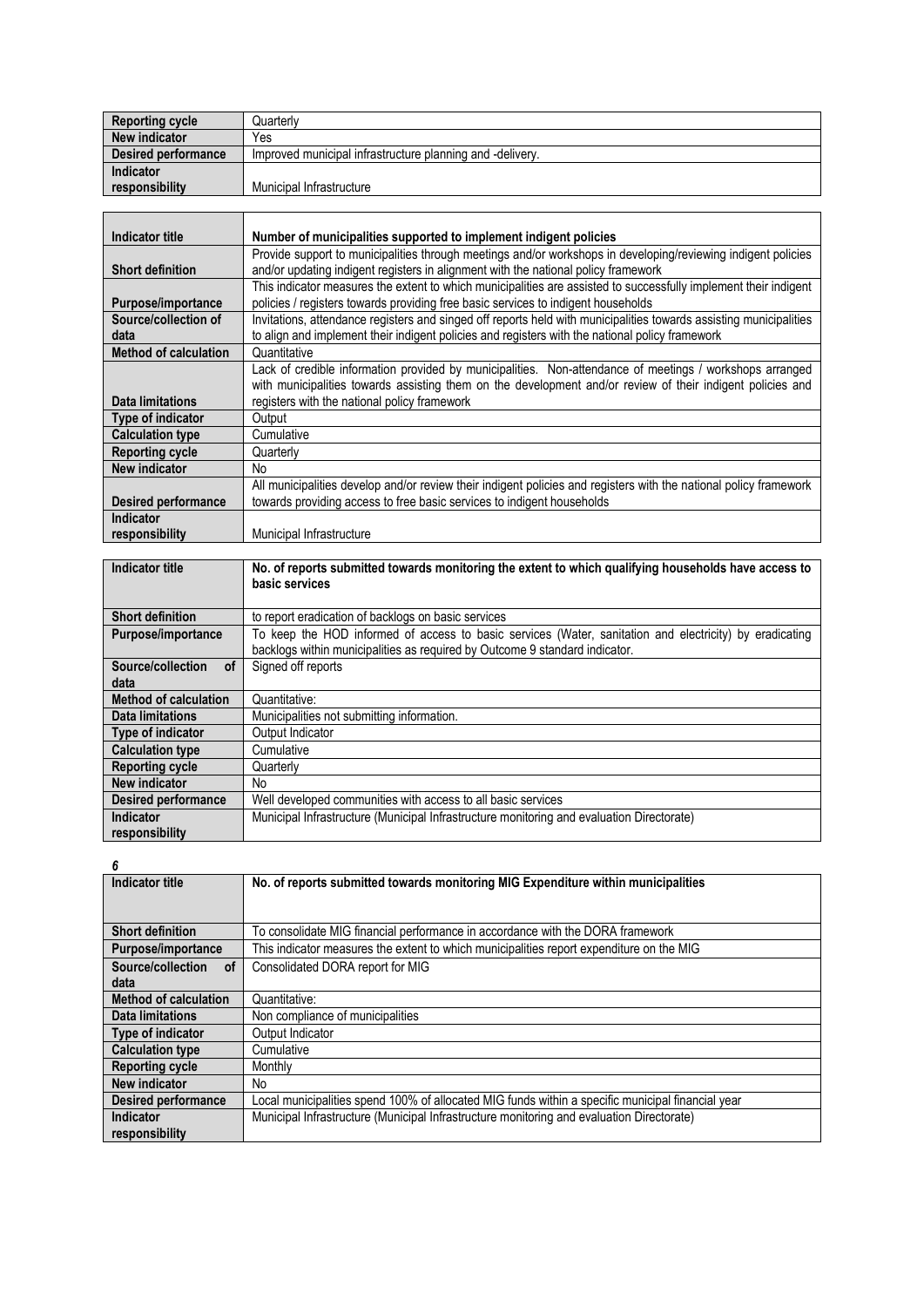| Indicator title                | No. of reports submitted towards monitoring operation and maintenance of infrastructure within                |
|--------------------------------|---------------------------------------------------------------------------------------------------------------|
|                                | municipalities                                                                                                |
| <b>Short definition</b>        | To consolidate the progress through monitoring operations and maintenance of infrastructure of                |
|                                | municipalities.                                                                                               |
| Purpose/importance             | Enhancing continuous delivery of service to the community.                                                    |
| <b>of</b><br>Source/collection | Signed off report from the municipality's progress.                                                           |
| data                           |                                                                                                               |
| <b>Method of calculation</b>   | Quantitative: sum of local municipalities supported                                                           |
| Data limitations               | Inaccurate and/or non-validated data provided by municipalities. Non-attendance of meetings / workshops       |
|                                | etc. arranged by the Department                                                                               |
| Type of indicator              | Output Indicator                                                                                              |
| <b>Calculation type</b>        | Non cumulative                                                                                                |
| <b>Reporting cycle</b>         | Quarterly                                                                                                     |
| New indicator                  | No                                                                                                            |
| <b>Desired performance</b>     | Prolonged life span of municipal assets and reduced number of service delivery protest in the municipalities. |
|                                |                                                                                                               |
| Indicator responsibility       | Municipal Infrastructure                                                                                      |

| Indicator title              | No. of reports submitted towards monitoring the extent to which municipalities have developed and<br>implemented FBS policies and the no. of qualifying households having access to FBS                                                                                                                                                                                                                     |
|------------------------------|-------------------------------------------------------------------------------------------------------------------------------------------------------------------------------------------------------------------------------------------------------------------------------------------------------------------------------------------------------------------------------------------------------------|
| <b>Short definition</b>      | To support municipalities through meetings, workshops and/or interventions (where necessary) towards<br>providing, through the development and successful implementation of policies and strategies, qualifying<br>households access to free basic services such as water, refuse removal, sanitation and electricity.                                                                                      |
| Purpose/importance           | This indicator measures the extent to which Department successfully supports local municipalities to<br>provide qualifying households access to free basic services through the development and successful<br>implementation of policies and strategies in this regard, thereby giving effect to the national policy on Free<br>Basic Services of 2000 in line with the National Indigent Policy Framework. |
| Source/collection of<br>data | FBS Monitoring template and the signed off report.                                                                                                                                                                                                                                                                                                                                                          |
| <b>Method of calculation</b> | Quantitative: sum of local municipalities supported                                                                                                                                                                                                                                                                                                                                                         |
| Data limitations             | Inaccurate and/or non-validated data provided by municipalities. Non-attendance of meetings / workshops<br>etc. arranged by the Department                                                                                                                                                                                                                                                                  |
| Type of indicator            | Output Indicator                                                                                                                                                                                                                                                                                                                                                                                            |
| <b>Calculation type</b>      | Non cumulative                                                                                                                                                                                                                                                                                                                                                                                              |
| <b>Reporting cycle</b>       | Quarterly                                                                                                                                                                                                                                                                                                                                                                                                   |
| New indicator                | No.                                                                                                                                                                                                                                                                                                                                                                                                         |
| <b>Desired performance</b>   | Municipalities having credible Indigent policies and Registers that are aligned to the National Framework on<br>Municipal Indigent Policies.                                                                                                                                                                                                                                                                |
| Indicator responsibility     | Municipal Infrastructure (Free Basic Services Directorate)                                                                                                                                                                                                                                                                                                                                                  |

| Indicator title              | No of reports submitted towards monitoring:                                                           |
|------------------------------|-------------------------------------------------------------------------------------------------------|
|                              | The status of the CWP                                                                                 |
|                              | The number of jobs created through CWP                                                                |
|                              | The number of jobs created through MIG                                                                |
| <b>Short definition</b>      | The Community Works Programme is coordinated effectively in the Province                              |
| Purpose/importance           | This indicator measures the extent to which the Province successfully coordinates the Community Works |
|                              | Programme towards provide employment safety nets, alleviate poverty and develop community members     |
| Source/collection of         | Signed-off (provincial) report compiled and submitted on the status of the CWP within the Province,   |
| data                         | informed by signed-off and credible reports received from CWP implementing agents                     |
| <b>Method of calculation</b> | Quantitative                                                                                          |
| <b>Data limitations</b>      | Non- or late submission of reports with credible information from CWP implementing agents             |
| Type of indicator            | Output                                                                                                |
| <b>Calculation type</b>      | Cumulative                                                                                            |
| <b>Reporting cycle</b>       | Quarterly                                                                                             |
| <b>New indicator</b>         | No.                                                                                                   |
| <b>Desired performance</b>   | The implementation of the CWP within the Province is effectively coordinated and monitored            |
| Indicator responsibility     | Local Economic Development                                                                            |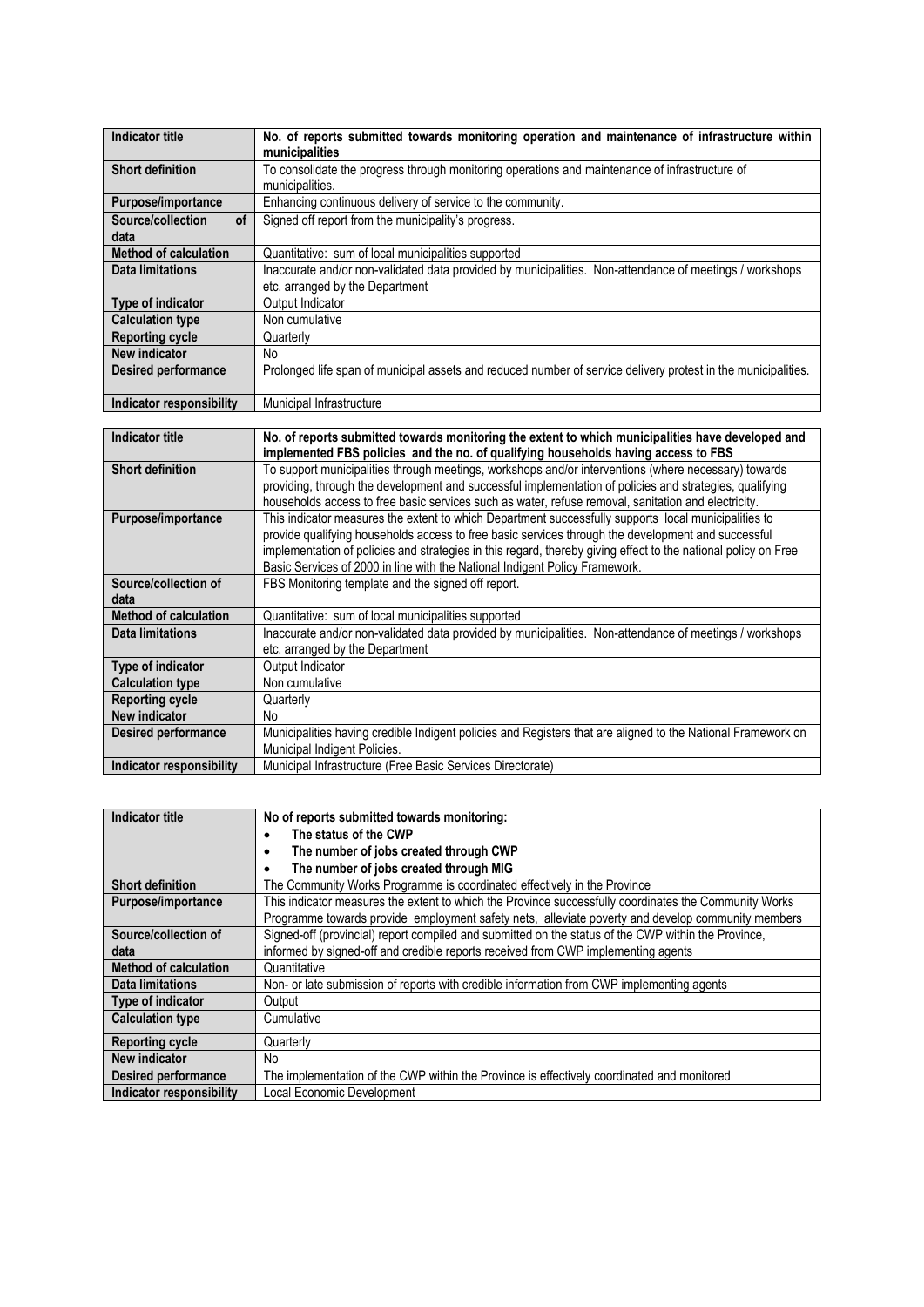# **PROGRAMME 4**

# **SUB-PROGRAMME: TRADITIONAL INSTITUTIONAL MANAGEMENT**

| <b>Indicator title</b>  | No. of Traditional Councils audited                                                 |
|-------------------------|-------------------------------------------------------------------------------------|
| <b>Short definition</b> | To ensure that traditional councils comply with the PFMA, PSA, SCM and HR policies. |
| Purpose/importance      | To promote accountability and sound financial management on the use of public funds |
| Source/collection of    | Audit report                                                                        |
| data                    |                                                                                     |
| Method of               | Quantitative                                                                        |
| calculation             |                                                                                     |
| <b>Data limitations</b> | Lack of cooperation from traditional leaders                                        |
| Type of indicator       | Output Indicator                                                                    |
| <b>Calculation type</b> | Non cumulative                                                                      |
| <b>Reporting cycle</b>  | annually                                                                            |
| New indicator           | Yes                                                                                 |
| <b>Desired</b>          | Accountable use of public funds by traditional councils, compliance with the PFMA   |
| performance             |                                                                                     |
| Indicator               | Directorate Traditional Institutional Management, Directorate Internal Audit        |
| responsibility          |                                                                                     |

| Indicator title         | No. of Traditional Councils supported towards reducing audit findings               |
|-------------------------|-------------------------------------------------------------------------------------|
| <b>Short definition</b> | To ensure that traditional councils comply with the PFMA, PSA, SCM and HR policies. |
| Purpose/importance      | To promote accountability and sound financial management on the use of public funds |
| Source/collection of    | Audit report                                                                        |
| data                    |                                                                                     |
| Method of               | Quantitative                                                                        |
| calculation             |                                                                                     |
| Data limitations        | Lack of cooperation from traditional leaders                                        |
| Type of indicator       | Output Indicator                                                                    |
| <b>Calculation type</b> | Non cumulative                                                                      |
| <b>Reporting cycle</b>  | annually                                                                            |
| New indicator           | No                                                                                  |
| <b>Desired</b>          | Accountable use of public funds by traditional councils, compliance with the PFMA   |
| performance             |                                                                                     |
| Indicator               | Directorate Traditional Institutional Management, Directorate Internal Audit        |
| responsibility          |                                                                                     |

| Indicator title         | No. of reports produced on the status of the Back to Back project in Traditional Councils |
|-------------------------|-------------------------------------------------------------------------------------------|
| <b>Short definition</b> | Any project initiative form the Back to back projects in the council                      |
| Purpose/importance      | To report on any projects under took by the back to back project                          |
| Source/collection of    | Signed off report                                                                         |
| data                    |                                                                                           |
| Method of               | Quantitative                                                                              |
| calculation             |                                                                                           |
| Data limitations        | Lack of cooperation from traditional leaders                                              |
| Type of indicator       | Output Indicator                                                                          |
| <b>Calculation type</b> | Non cumulative                                                                            |
| <b>Reporting cycle</b>  | annually                                                                                  |
| <b>New indicator</b>    | No.                                                                                       |
| <b>Desired</b>          | Accountable use of public funds by traditional councils, compliance with the PFMA         |
| performance             |                                                                                           |
| Indicator               | Directorate Traditional Institutional Management, Directorate Internal Audit              |
| responsibility          |                                                                                           |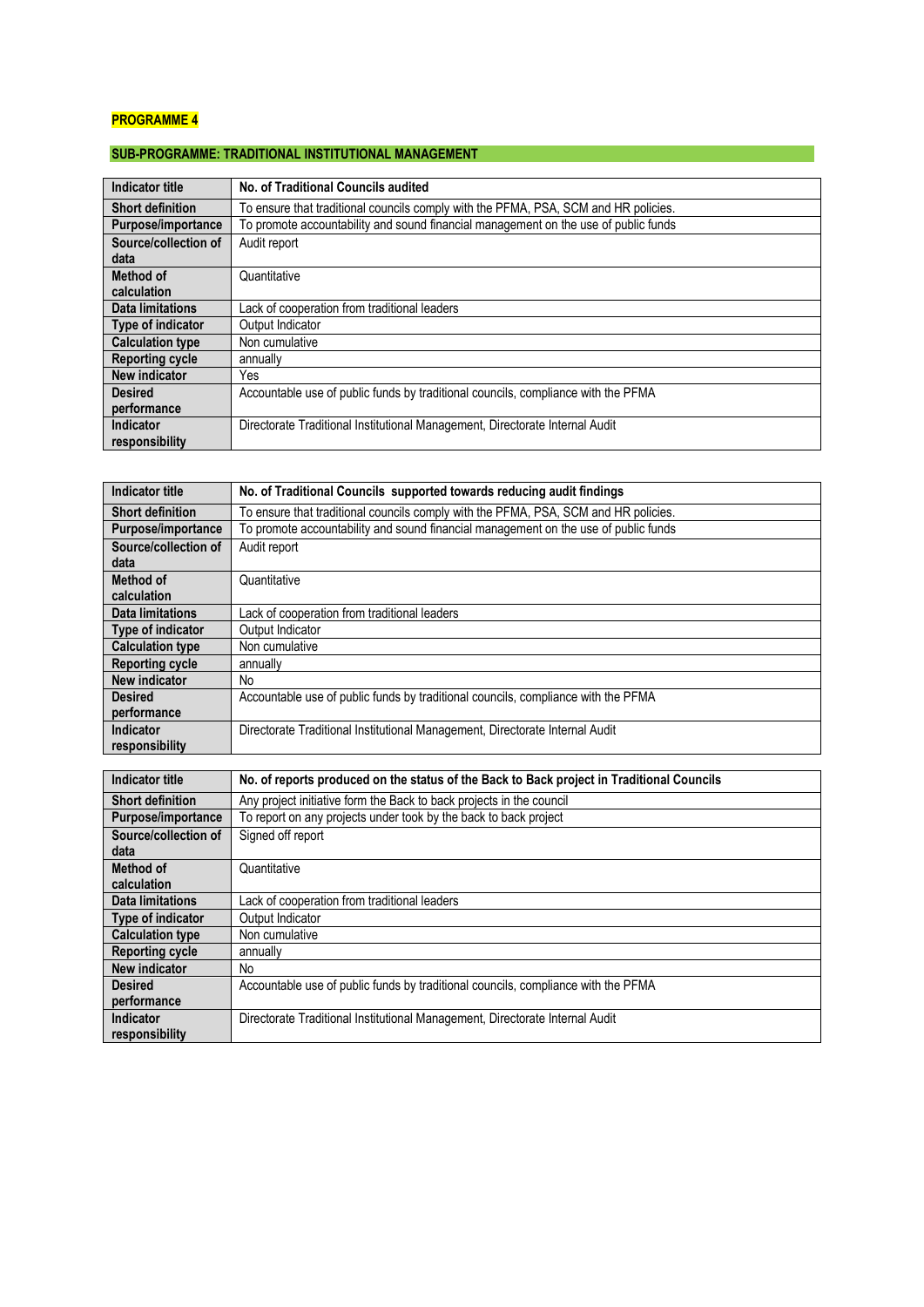| <b>Indicator title</b>  | Development and implementation of policies:                                                                                           |
|-------------------------|---------------------------------------------------------------------------------------------------------------------------------------|
|                         | • Financial Management of Traditional Councils                                                                                        |
|                         | • Policy on bereavement                                                                                                               |
| <b>Short definition</b> | Development and implementation of policies related to traditional leadership                                                          |
| Purpose/importance      | To ensure uniformity and alignment in financial administration in traditional councils and financial regulations of<br>the Department |
| Source/collection of    | Attendance registers and signed off approved policies                                                                                 |
| data                    |                                                                                                                                       |
| Method of               | Quantitative                                                                                                                          |
| calculation             |                                                                                                                                       |
| Data limitations        | Non compliance by traditional leaders                                                                                                 |
| Type of indicator       | Output Indicator                                                                                                                      |
| <b>Calculation type</b> | Non cumulative                                                                                                                        |
| <b>Reporting cycle</b>  | Annually                                                                                                                              |
| New indicator           | No.                                                                                                                                   |
| <b>Desired</b>          | Adherence to internal policies                                                                                                        |
| performance             |                                                                                                                                       |
| <b>Indicator</b>        | Directorate Traditional Institutional Management                                                                                      |
| responsibility          |                                                                                                                                       |

| Indicator title         | No. of partnerships facilitated for traditional councils                                       |
|-------------------------|------------------------------------------------------------------------------------------------|
| <b>Short definition</b> | To facilitate the establishment of partnerships between traditional councils and stakeholders  |
| Purpose/importance      | To formalize the existing informal partnerships of traditional councils and stakeholders       |
| Source/collection of    | Attendance register of meetings held, Service Level Agreements, Lease Agreements, Memoranda of |
| data                    | Understanding                                                                                  |
| Method of               | Quantitative                                                                                   |
| calculation             |                                                                                                |
| <b>Data limitations</b> | Non cooperation by traditional leaders                                                         |
| Type of indicator       | Output Indicator                                                                               |
| <b>Calculation type</b> | Non cumulative                                                                                 |
| <b>Reporting cycle</b>  | Annually                                                                                       |
| New indicator           | Yes                                                                                            |
| <b>Desired</b>          | Formal partnerships between traditional councils and stakeholders in place                     |
| performance             |                                                                                                |
| Indicator               | Directorate Traditional Institutional Management,                                              |
| responsibility          |                                                                                                |

| <b>Indicator title</b>  | No. of reports produced on the performance of Traditional Council                              |
|-------------------------|------------------------------------------------------------------------------------------------|
| <b>Short definition</b> | To facilitate reporting of traditional councils performance                                    |
| Purpose/importance      | To ensure accountability, monitoring and evaluation of the performance of traditional councils |
| Source/collection of    | Performance reports and attendance registers.                                                  |
| data                    |                                                                                                |
| Method of               | Quantitative                                                                                   |
| calculation             |                                                                                                |
| Data limitations        | Failure to report by traditional councils                                                      |
| Type of indicator       | Output Indicator                                                                               |
| <b>Calculation type</b> | Non cumulative                                                                                 |
| <b>Reporting cycle</b>  | Bi annually                                                                                    |
| New indicator           | No                                                                                             |
| <b>Desired</b>          | Improved functioning of traditional councils                                                   |
| performance             |                                                                                                |
| Indicator               | Directorate Traditional Institutional Management                                               |
| responsibility          |                                                                                                |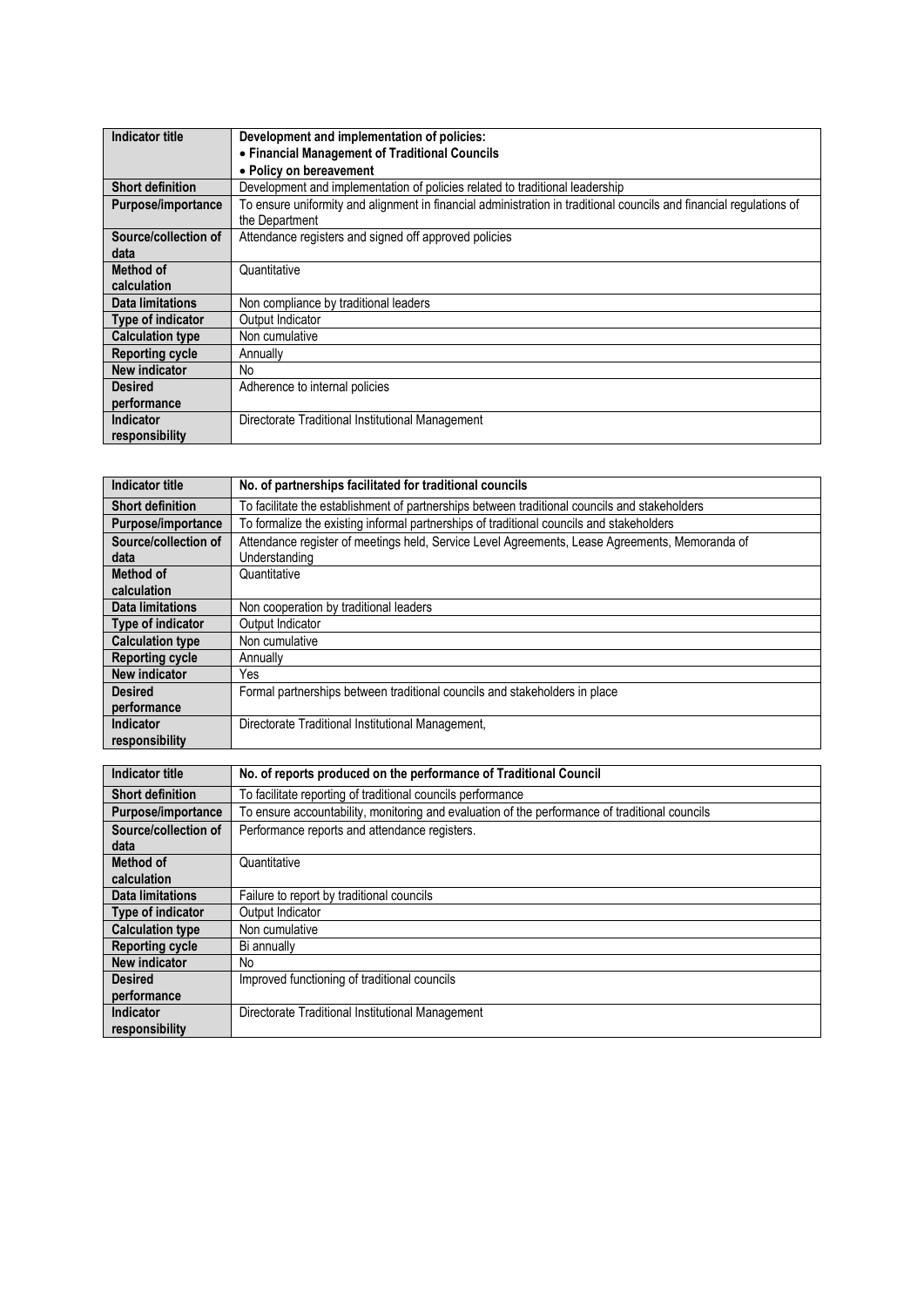| Indicator title         | No. of genealogies established / maintained for royal families                                          |
|-------------------------|---------------------------------------------------------------------------------------------------------|
| <b>Short definition</b> | Established and maintained genealogies for royal families                                               |
| Purpose/importance      | To establish, maintain and update the database on genealogies of royal families for succession purposes |
| Source/collection of    | Attendance registers, research documents and draft genealogies.                                         |
| data                    |                                                                                                         |
| Method of               | Quantitative                                                                                            |
| calculation             |                                                                                                         |
| Data limitations        | Family disputes                                                                                         |
| Type of indicator       | Output Indicator                                                                                        |
| <b>Calculation type</b> | Non cumulative                                                                                          |
| <b>Reporting cycle</b>  | Annually                                                                                                |
| New indicator           | Yes                                                                                                     |
| <b>Desired</b>          | Existing genealogies of royal families                                                                  |
| performance             |                                                                                                         |
| Indicator               | Directorate Traditional Institutional Management                                                        |
| responsibility          |                                                                                                         |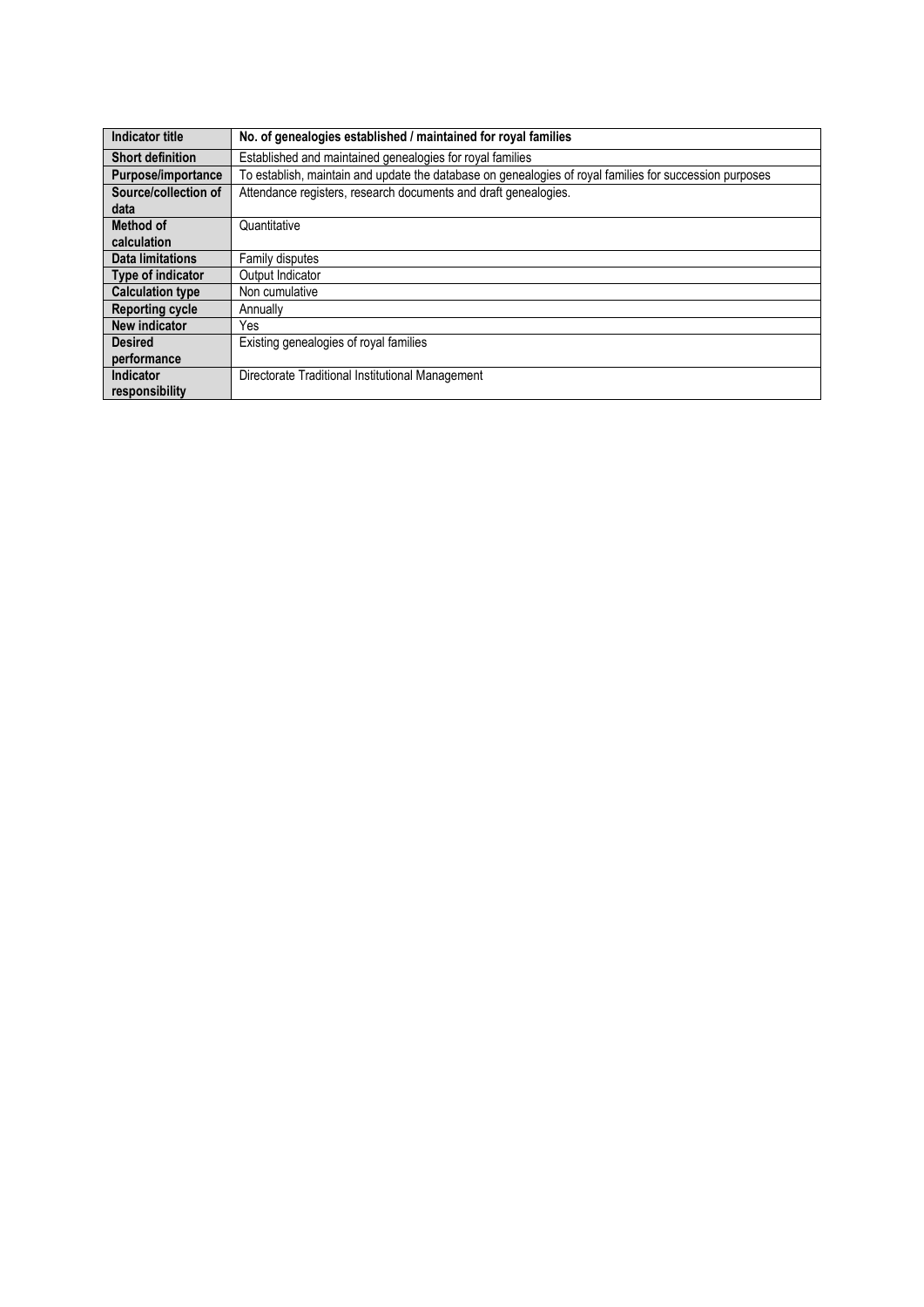# **PROGRAMME 5**

# *SUB-PROGRAMME: HOUSE OF TRADITIONAL LEADERS*

| <b>Indicator title</b>  | No. of MOUs signed and/or maintained with stakeholders or partners to enable the House to perform             |
|-------------------------|---------------------------------------------------------------------------------------------------------------|
|                         | oversight functions towards monitoring, reviewing and evaluating the implementation of government             |
|                         | programmes in traditional communities                                                                         |
| <b>Short definition</b> |                                                                                                               |
|                         | To ensure that MOUs are signed and/or maintained with stakeholders or partners to enhance working             |
|                         | relationship with stakeholders.                                                                               |
| Purpose/importance      | This indicator measures the extent to which Memoranda of Understanding are signed and/or maintained to        |
|                         | strengthen working relationships with all stakeholders towards ensuring the successful implementation of      |
|                         | government programmes in traditional communities                                                              |
| Source/collection of    | Draft MOUs with stakeholders, and/or minutes emanating from meetings held with various stakeholders and/or    |
| data                    | signed-off reports containing the state of affairs relating to the implementation of government programmes in |
|                         | traditional communities and Attendance register                                                               |
| <b>Method</b><br>0f     | Qualitative: sum of MoUs                                                                                      |
| calculation             |                                                                                                               |
| Data limitations        | Unavailability of stakeholders due to conflicting priorities                                                  |
| Type of indicator       | Output Indicator                                                                                              |
| <b>Calculation type</b> | Non-Cumulative                                                                                                |
| <b>Reporting cycle</b>  | Annually                                                                                                      |
| New indicator           | No.                                                                                                           |
| <b>Desired</b>          | Successful implementation of government programmes in traditional communities                                 |
| performance             |                                                                                                               |
| Indicator               | Administration of the House of Traditional Leaders (House of Traditional Leaders Directorate)                 |
| responsibility          |                                                                                                               |

| <b>Indicator title</b>     | No. of outreach and empowerment programmes facilitated and participated in with regards to                   |
|----------------------------|--------------------------------------------------------------------------------------------------------------|
|                            | community development and empowerment                                                                        |
| <b>Short definition</b>    | To ensure that outreach and empowerment programmes are arranged and implemented towards empowering           |
|                            | traditional communities on matters related to government services                                            |
| Purpose/importance         | This indicators measures the extent to which communities are informed and empowered on government services   |
|                            | rendered by various government sectors, institutions and NGOs                                                |
| Source/collection of       | Attendance registers of public hearings and community meetings held, sign-off reports on the outcome of such |
| data                       | hearings / meetings                                                                                          |
| <b>of</b><br><b>Method</b> | Qualitative: sum of hearings / meetings held with traditional communities                                    |
| calculation                |                                                                                                              |
| <b>Data limitations</b>    | Financial constraints, unavailability of stakeholders due to conflicting priorities                          |
| Type of indicator          | Output Indicator                                                                                             |
| <b>Calculation type</b>    | Cumulative                                                                                                   |
| <b>Reporting cycle</b>     | Quarterly                                                                                                    |
| New indicator              | No.                                                                                                          |
| <b>Desired</b>             | Empowered traditional communities and full participation of traditional communities in services rendered by  |
| performance                | government                                                                                                   |
| <b>Indicator</b>           | Administration of the House of Traditional Leaders (House of Traditional Leaders Directorate)                |
| responsibility             |                                                                                                              |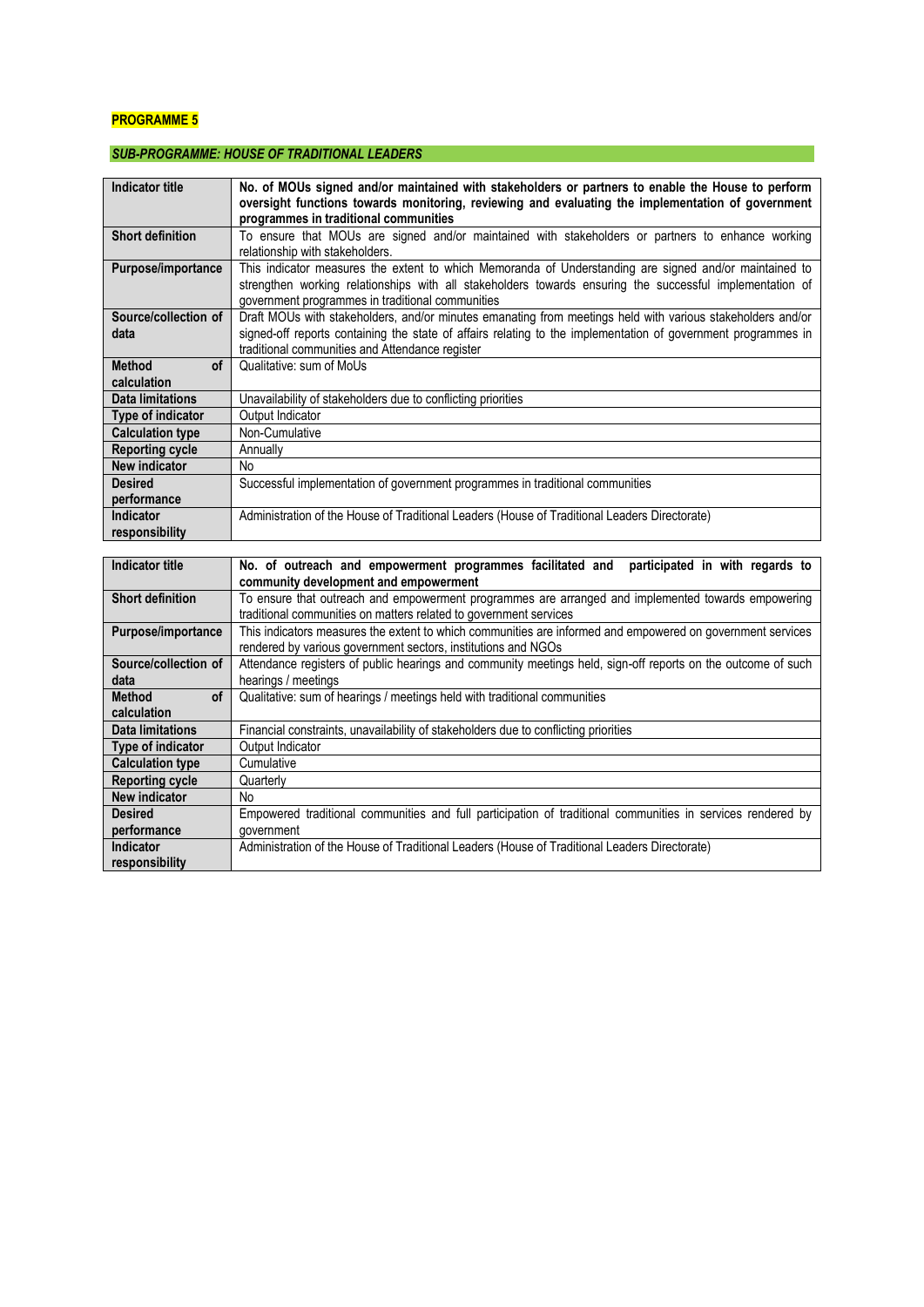| Indicator title            | No. of capacity building programmes implemented towards capacitating members of the House                |
|----------------------------|----------------------------------------------------------------------------------------------------------|
| <b>Short definition</b>    | To ensure that programmes aimed at capacitating Members of the House towards performing their functions. |
| Purpose/importance         | This indicator measures the extent to which Members of the House of Traditional Leaders are capacitated  |
|                            | towards performing their developmental and leadership role effectively and efficiently                   |
| Source/collection of       | Invitations/program, attendance registers, Signed off reports compiled.                                  |
| data                       |                                                                                                          |
| <b>of</b><br><b>Method</b> | Qualitative: sum of capacity building programmes                                                         |
| calculation                |                                                                                                          |
| Data limitations           | financial constraints                                                                                    |
| Type of indicator          | Output Indicator                                                                                         |
| <b>Calculation type</b>    | Non Cumulative                                                                                           |
| <b>Reporting cycle</b>     | Annually                                                                                                 |
| New indicator              | No.                                                                                                      |
| <b>Desired</b>             | Effective and efficient functioning of the House of Traditional Leaders                                  |
| performance                |                                                                                                          |
| Indicator                  | Administration of the House of Traditional Leaders (House of Traditional Leaders Directorate)            |
| responsibility             |                                                                                                          |

| Indicator title            | No. of constituency and progress meetings held with traditional councils towards ensuring the                    |
|----------------------------|------------------------------------------------------------------------------------------------------------------|
|                            | implementation of decisions of the House of Traditional Leaders and acquiring new mandate                        |
| <b>Short definition</b>    | To monitor the extent to which decisions are implemented of the House of Traditional Leaders by all traditional  |
|                            | councils                                                                                                         |
| Purpose/importance         | This indicators measures the extent to which traditional councils successfully implements decisions of the House |
|                            | of Traditional Leaders and to report thereon to the House on an annual basis                                     |
| Source/collection of       | Attendance registers of the meeting and signed-off reports to the House on progress made by traditional councils |
|                            |                                                                                                                  |
| data                       | towards implementing decisions of the House.                                                                     |
| <b>of</b><br><b>Method</b> | Quantitative: sum of meetings held with traditional councils                                                     |
| calculation                |                                                                                                                  |
| <b>Data limitations</b>    | Financial constraints, tied schedule of stakeholders, traditional councils, House of Traditional Leaders         |
| Type of indicator          | Output Indicator                                                                                                 |
| <b>Calculation type</b>    | Cumulative                                                                                                       |
| <b>Reporting cycle</b>     | Quarterly                                                                                                        |
| New indicator              | N <sub>o</sub>                                                                                                   |
| <b>Desired</b>             | Successful implementation of all decisions of the House of Traditional Leaders (by traditional councils) towards |
| performance                | improving the lives of traditional communities                                                                   |
| <b>Indicator</b>           | Administration of the House of Traditional Leaders (House of Traditional Leaders Directorate)                    |
| responsibility             |                                                                                                                  |

| <b>Indicator title</b>                    | No. of cultural heritage celebrations hosted towards promoting tradition, culture, heritage and social<br>cohesion                                                                                   |
|-------------------------------------------|------------------------------------------------------------------------------------------------------------------------------------------------------------------------------------------------------|
| <b>Short definition</b>                   | To arrange and host annual cultural heritage celebrations towards promoting traditional, culture, heritage and<br>social cohesion                                                                    |
| Purpose/importance                        | This indicator services to measure the extent to which traditional culture, customs and heritage are promoted and<br>preserved by celebrating and embracing such through community interaction       |
| Source/collection of<br>data              | Approved cultural heritage celebration programmes / invitations to the community / signed-off reports to the HoD.                                                                                    |
| <b>of</b><br><b>Method</b><br>calculation | Quantitative: sum of celebrations hosted                                                                                                                                                             |
| <b>Data limitations</b>                   | Financial constraints, dilapidated monuments and postponement of celebrations by traditional communities                                                                                             |
| Type of indicator                         | Output Indicator                                                                                                                                                                                     |
| <b>Calculation type</b>                   | Cumulative                                                                                                                                                                                           |
| <b>Reporting cycle</b>                    | Annual                                                                                                                                                                                               |
| New indicator                             | No.                                                                                                                                                                                                  |
| <b>Desired</b><br>performance             | Promotion and preservation of traditions, culture, customs and heritage towards building unity amongst<br>traditional communities and positive influencing the behaviour of amongst others the youth |
| <b>Indicator</b><br>responsibility        | Administration of the House of Traditional Leaders (House of Traditional Leaders Directorate)                                                                                                        |